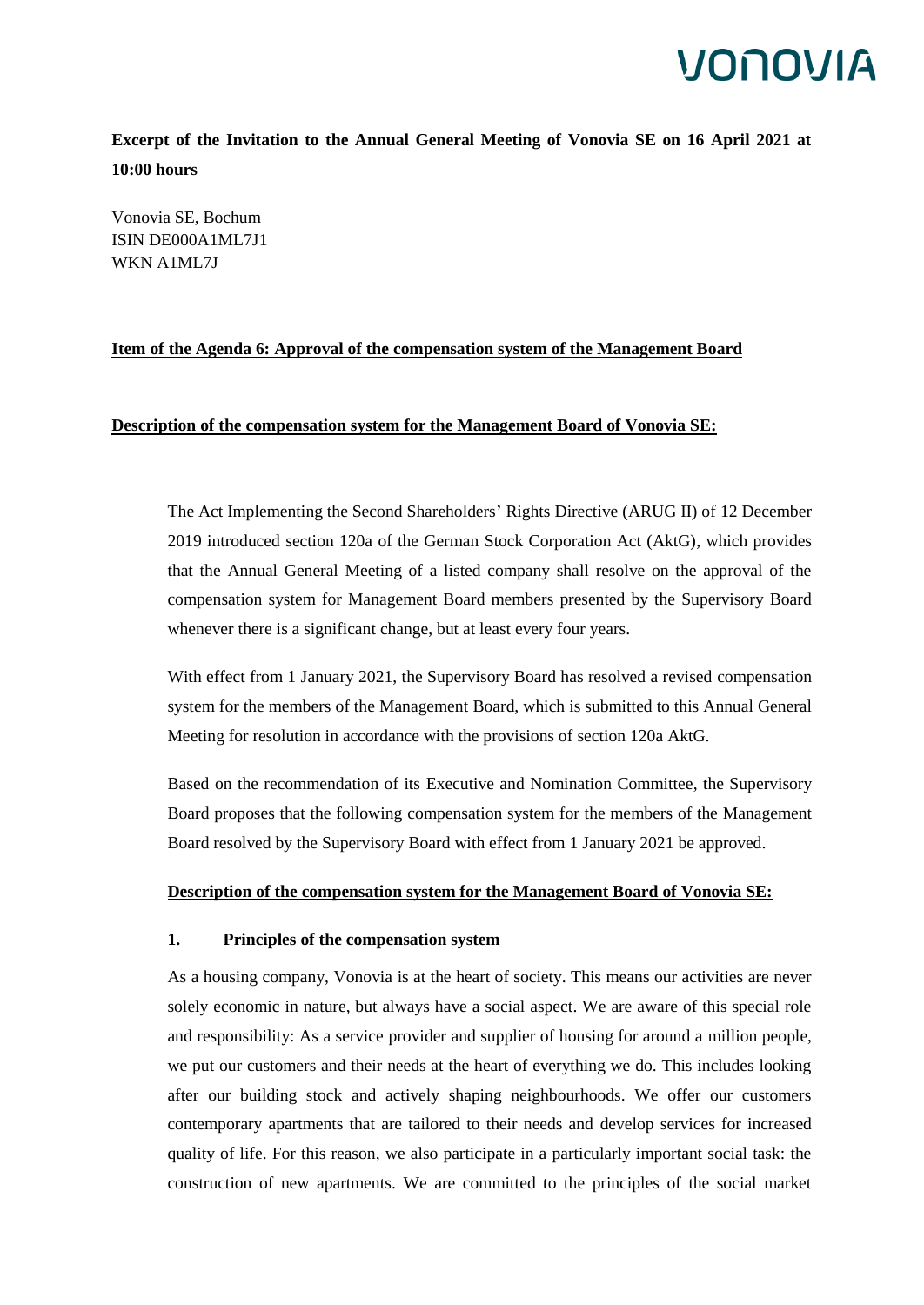economy and economic efficiency and take responsibility for providing good-quality housing that is safe and affordable.

The compensation system for the Management Board of Vonovia SE described below is an effective instrument for ensuring that Vonovia fulfils this role model function while also successfully implementing its corporate strategy. In addition to the key financial performance indicators used in Group controlling, the compensation paid to the members of the Management Board therefore takes particular account of environment, social, governance and sustainability performance aspects.

The performance criteria applied in measuring Management Board compensation reflects the corporate strategy and, in particular, provides incentives for ensuring the Company's long-term, sustainable growth. This is emphasised by the implementation of the Sustainability Performance Index (SPI). The compensation system for the Management Board reflects the key performance indicators used in corporate controlling with a view to the corporate strategy. They serve as an incentive for the Management Board to ensure that its interests are aligned with the interests of the Company's shareholders and other stakeholders, such as customers and employees. In addition to sustainability performance targets, this is achieved through a relative comparison with relevant market participants.

The aim of this compensation system is to appropriately remunerate the members of the Management Board according to their performance and their respective areas of activity and responsibility and to allow them to participate in Vonovia's success as regards successful business development. A consistent compensation system for the Management Board and senior management serves to ensure a consistent incentive effect and hence successful strategic development.

The compensation system forms the basis for determining the compensation paid to the members of the Management Board of Vonovia SE.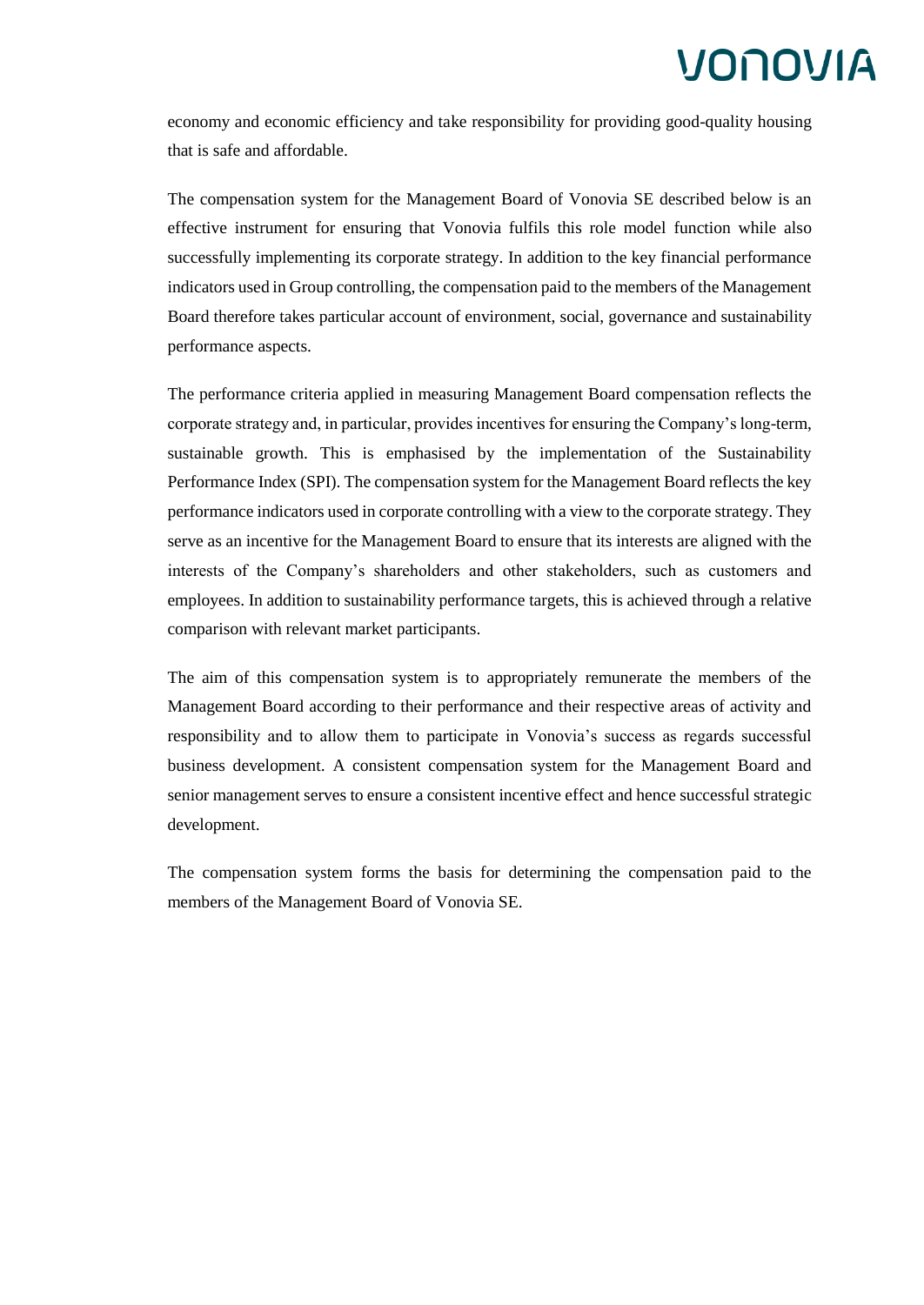In designing the compensation system for the Management Board, the Supervisory Board takes into account the following principles:



### **2. Procedure for the definition, implementation and review of the compensation system, first-time application, conflicts of interest**

In accordance with the provisions of sections 87(1) and 87a (1) of the German Stock Corporation Act (AktG), the Supervisory Board decides on the compensation system for the members of the Management Board of Vonovia SE. The Supervisory Board is supported by the Executive and Nomination Committee ("Executive Committee"), which develops recommendations for the Management Board compensation system. The Supervisory Board discusses and decides on these recommendations. If required, the Supervisory Board may consult external advisers providing they are independent of the Management Board and the Company. The definition, implementation and review of the compensation system for the Management Board also takes into account the general provisions of the AktG and the German Corporate Governance Code (GCGC) concerning handling conflicts of interest. In the event of conflicts of interest, the Supervisory Board members do not participate in the resolutions on the affected agenda items at meetings of the Supervisory Board and the respective committees.

The remuneration conditions of the employees are taken into account in defining the final amount of Management Board compensation by way of a vertical comparison (see 3.2 below). In addition, the performance criteria for the variable compensation of the Management Board are designed so as to be broadly equivalent to the performance incentives for senior management.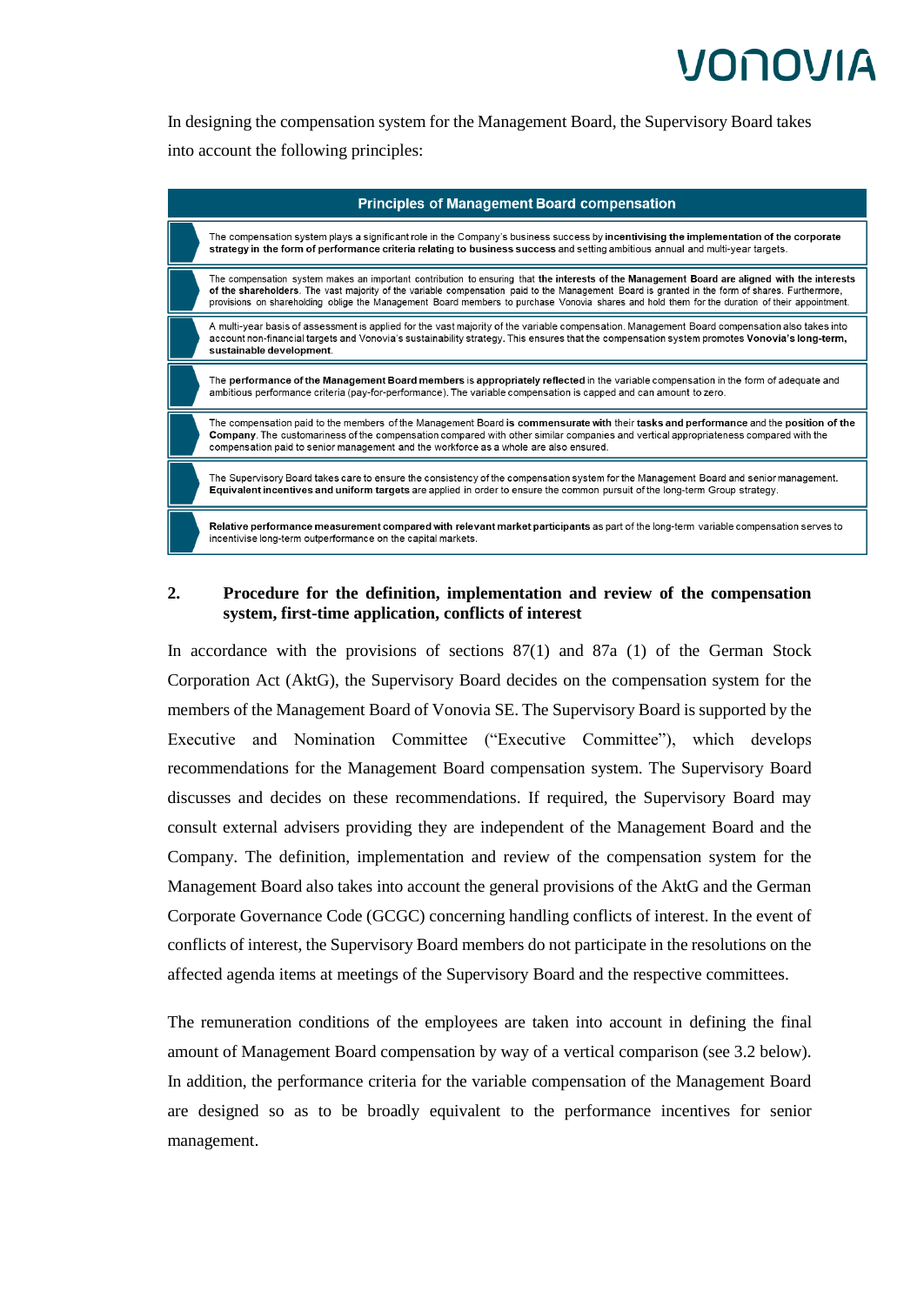The Supervisory Board presents the compensation system to the Annual General Meeting for approval. The Supervisory Board determines the target total compensation of the members of the Management Board in accordance with the compensation system presented to the Annual General Meeting for approval. Furthermore, the Supervisory Board determines the performance criteria for the variable compensation elements defined in the compensation system for the forthcoming financial year.

The regular review of the Management Board compensation system by the Supervisory Board is prepared by the Executive Committee, which recommends changes to the system to the Supervisory Board where it considers this to be necessary. If significant changes are made to the compensation system, it is presented to the Annual General Meeting for approval again. The compensation system is also presented for approval at least every four years regardless of whether any significant changes have been made.

If the Annual General Meeting does not approve the compensation system presented to it, the compensation system is reviewed and presented to the next ordinary general meeting for approval at the latest.

The current Management Board compensation system applies with effect from 1 January 2021 for all members of the Management Board of Vonovia SE. Claims for compensation for periods prior to 1 January 2021, including those arising from prior provisions on variable compensation, continue to be governed by the respective underlying contractual provisions.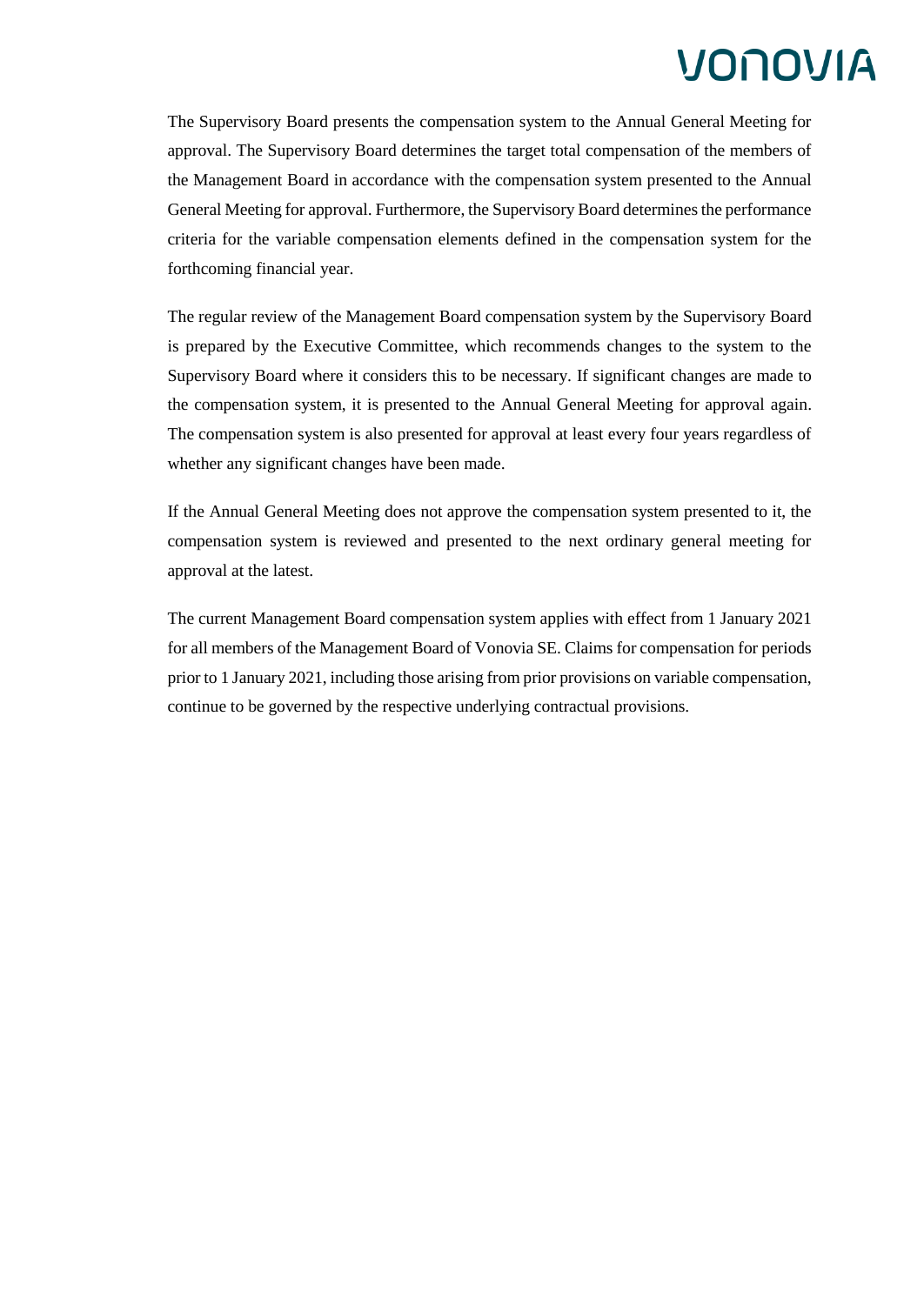### **3. Definition of specific target total compensation by the Supervisory Board, appropriateness of Management Board compensation**

In defining the specific target total compensation for the members of the Management Board, the Supervisory Board takes care to ensure that, in accordance with the provisions of the AktG and the GCGC, the specific target total compensation is commensurate with the tasks and performance of the Management Board members and the position of the Company, that it is geared towards the long-term, sustainable development of Vonovia SE, and that it does not exceed the customary compensation without special reasons for doing so. External and internal comparisons are used for this purpose.

A comparison with Vonovia SE's peer group (horizontal, external comparison) and the internal compensation structure (vertical, internal comparison) are applied in assessing the appropriateness of the compensation.

#### **3.1 Horizontal comparison**

In the horizontal – external – comparison, a group of companies that is suitable with regard to Vonovia SE's market position (particularly in terms of industry, size and country) is examined in order to assess the appropriateness and customariness of the amount and structure of the target total compensation. The companies in question are other DAX companies as well as a peer group of listed national and international companies from the real estate industry and from industries with comparable business models.

### **3.2 Vertical comparison**

In addition to the horizontal – external – comparison, a vertical – internal – comparison of the Management Board compensation is performed. This involves comparing the Management Board compensation with the compensation paid to senior management, i.e. the first level of management below the Management Board, the other managers and – so that the workforce as a whole is taken into account – the other Vonovia employees working in real estate roles (Group-wide). In addition to the relationship between current compensation at the various levels, the Supervisory Board looks in particular at how the compensation of the aforementioned groups has developed over time. This comparison is also performed in the course of the regular review of the appropriateness of the compensation of Management Board members and thus also in the case of corresponding salary adjustments.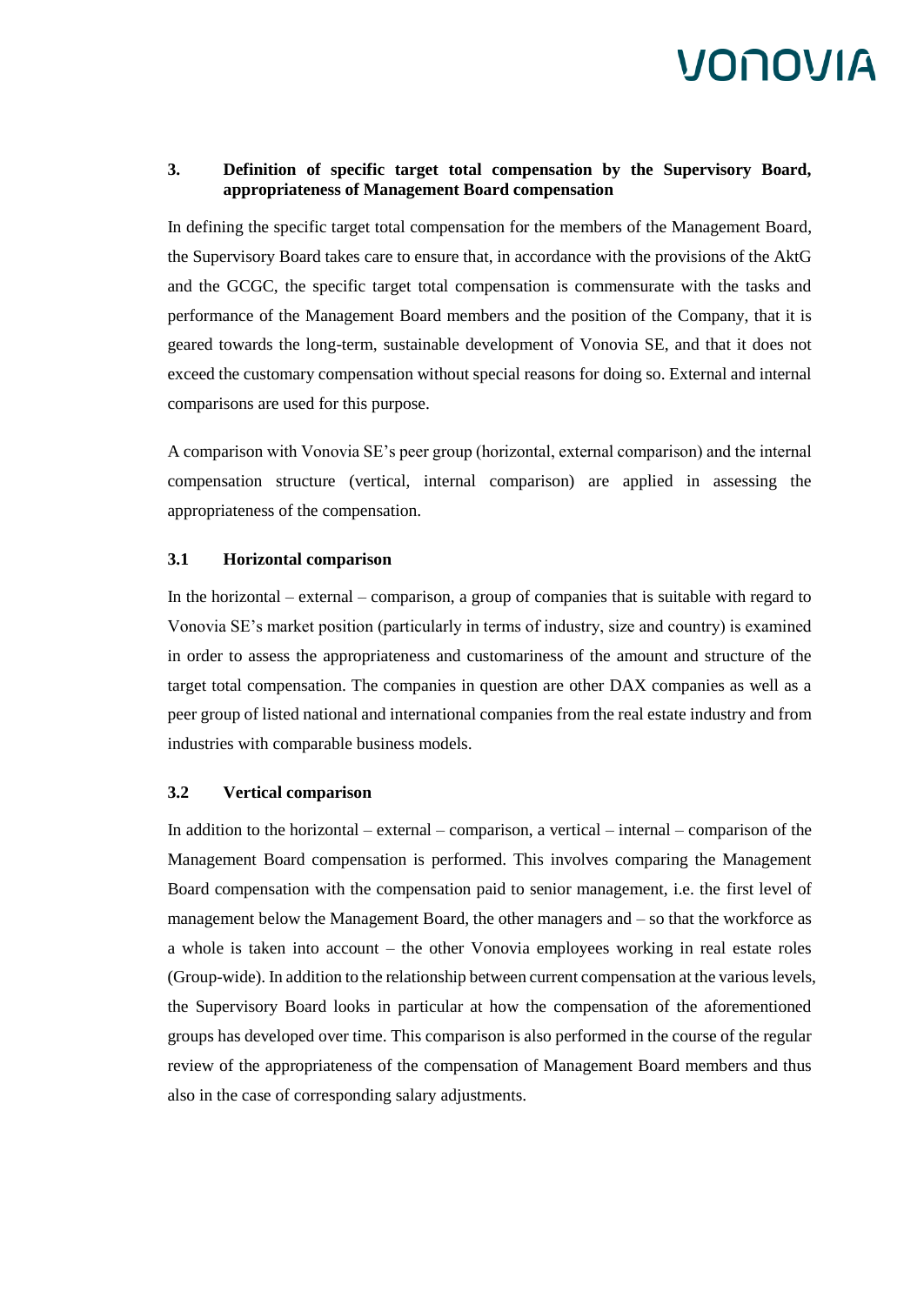### **3.3 Differentiation based on job profile**

The compensation system allows the Supervisory Board to take into account the function and area of responsibility of the individual Management Board members in determining the target total compensation. This means that the Supervisory Board may, at its discretion, differentiate by function on the basis of criteria such as standard market compensation, the experience of the respective Management Board member, the duration of their membership of the Management Board and their area of responsibility on the Management Board.

|                          | Basis of assessment / Parameter                               |                                                                                                                                                                                                                                                                                                                                                                                                                              |                                                                                                                                                                                                                                                                                                                                                                                                                                                                                                                                                                                                                                                                                                                                                                                                                                                                                                                                                                                                                                                                                     |  |
|--------------------------|---------------------------------------------------------------|------------------------------------------------------------------------------------------------------------------------------------------------------------------------------------------------------------------------------------------------------------------------------------------------------------------------------------------------------------------------------------------------------------------------------|-------------------------------------------------------------------------------------------------------------------------------------------------------------------------------------------------------------------------------------------------------------------------------------------------------------------------------------------------------------------------------------------------------------------------------------------------------------------------------------------------------------------------------------------------------------------------------------------------------------------------------------------------------------------------------------------------------------------------------------------------------------------------------------------------------------------------------------------------------------------------------------------------------------------------------------------------------------------------------------------------------------------------------------------------------------------------------------|--|
| Fixed compensation       | <b>Basic salary</b><br>("fixed salary")                       | Contractually agreed fixed compensation paid in twelve monthly instalments                                                                                                                                                                                                                                                                                                                                                   |                                                                                                                                                                                                                                                                                                                                                                                                                                                                                                                                                                                                                                                                                                                                                                                                                                                                                                                                                                                                                                                                                     |  |
|                          | Pension<br>provision                                          | Management<br>Board members<br>appointed prior to<br>2021<br>Management<br>Board members<br>appointed from<br>2021 onwards                                                                                                                                                                                                                                                                                                   | Option of paying the annual pension contribution received<br>in addition to the fixed salary into the existing deferred<br>compensation model with guaranteed interest, which is<br>also available for other employees; alternatively: payment<br>of a defined fixed amount as additional cash compensation<br>(pension payment)<br>Possibility to switch to system for Management Board<br>members appointed from 2021 onwards<br>One Management Board member who is additionally<br>employed by a foreign Group subsidiary receives a<br>pension commitment (premium payments to a pension<br>fund and additional pension payment) from that Group<br>subsidiary<br>No option of participating in the existing deferred<br>compensation model<br>Granting of an annual pension compensation (pension<br>payment) in addition to the fixed salary in cash<br>Option of contributing the pension payment to investment<br>funds managed by an external service provider (no regular<br>comany pension scheme)<br>Accumulated capital plus income paid out when benefits<br>fall due |  |
|                          | <b>Benefits in kind</b><br>and other<br>ancillary<br>benefits | ٠<br>Private use of a company car or payment of a company car allowance and<br>provision of equipment (especially communication equipment)<br>50% of the contributions to private health and long-term care insurance, limited<br>to the maximum employer contribution to statutory health and long-term care<br>insurance<br>D&O insurance including legal protection<br>×<br>Term life insurance in individual cases<br>à, |                                                                                                                                                                                                                                                                                                                                                                                                                                                                                                                                                                                                                                                                                                                                                                                                                                                                                                                                                                                                                                                                                     |  |
| compensation<br>Variable | Short-term<br>incentive (STI)                                 | Type:<br>Limit I cap:<br>Performance<br>criteria:<br>Payout:                                                                                                                                                                                                                                                                                                                                                                 | <b>Target STI</b><br>125% of target STI<br>Group FFO<br><b>Adjusted EBITDA</b><br>Individual performance factor (0.8-1.2)<br>Due one month after the Company's annual financial<br>statements are adopted<br>Paid in cash                                                                                                                                                                                                                                                                                                                                                                                                                                                                                                                                                                                                                                                                                                                                                                                                                                                           |  |

### **3.4 The compensation system at a glance**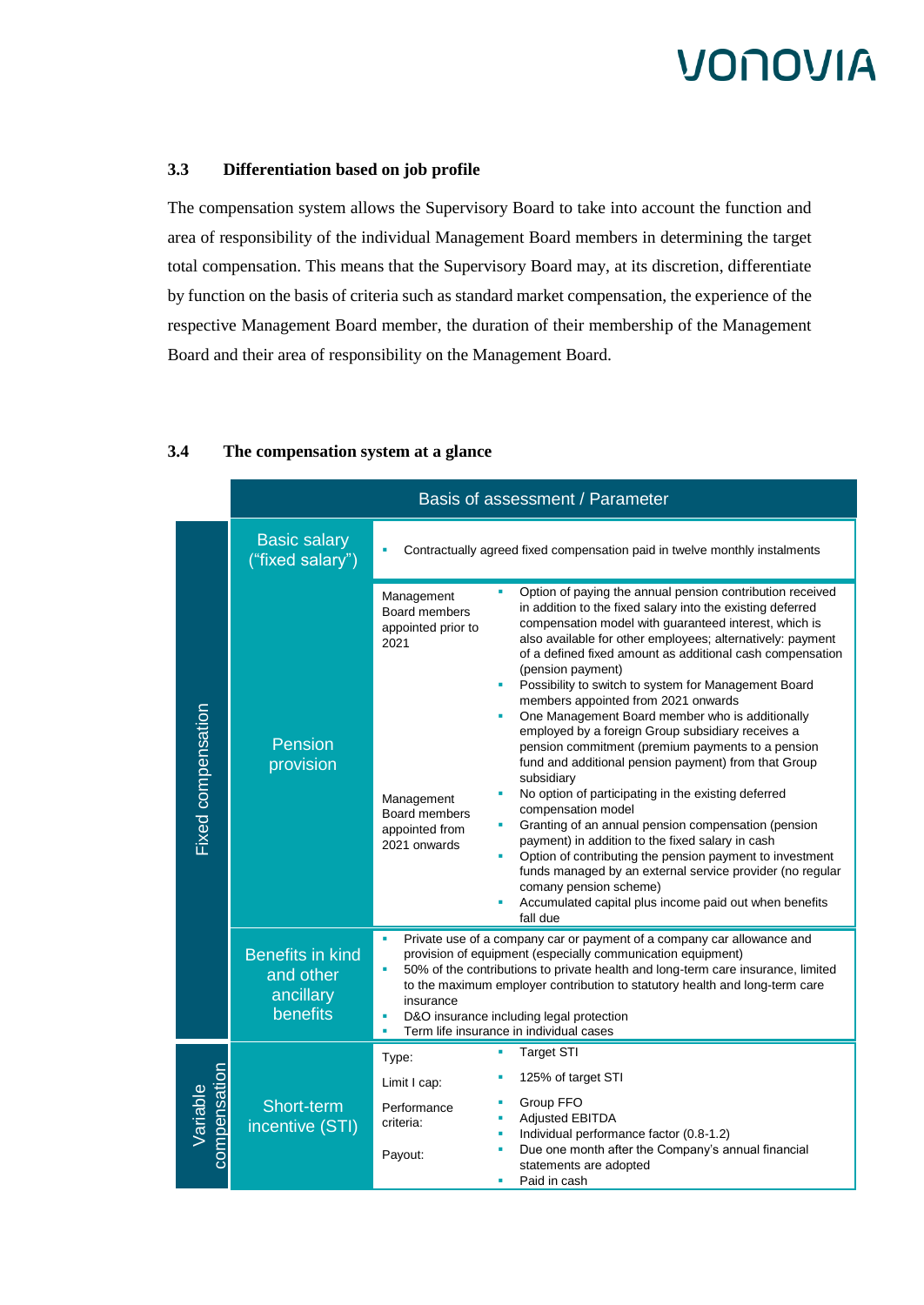|                                    | Basis of assessment / Parameter                           |                                                                                                                                                                                                                                                                                                                                                                                                                                                                                                                                                                                            |                                                                                                                                                                                                                                                                                                                                                                                                                                                                                                                                                                                                                                                                                                                                                                |  |  |
|------------------------------------|-----------------------------------------------------------|--------------------------------------------------------------------------------------------------------------------------------------------------------------------------------------------------------------------------------------------------------------------------------------------------------------------------------------------------------------------------------------------------------------------------------------------------------------------------------------------------------------------------------------------------------------------------------------------|----------------------------------------------------------------------------------------------------------------------------------------------------------------------------------------------------------------------------------------------------------------------------------------------------------------------------------------------------------------------------------------------------------------------------------------------------------------------------------------------------------------------------------------------------------------------------------------------------------------------------------------------------------------------------------------------------------------------------------------------------------------|--|--|
|                                    | Long-term<br>incentive plan<br>(LTIP)                     | Plan type:<br>Limit I cap                                                                                                                                                                                                                                                                                                                                                                                                                                                                                                                                                                  | Performance share plan<br>250% of the award value                                                                                                                                                                                                                                                                                                                                                                                                                                                                                                                                                                                                                                                                                                              |  |  |
|                                    |                                                           | Performance<br>criteria:<br>Payout:                                                                                                                                                                                                                                                                                                                                                                                                                                                                                                                                                        | Relative total shareholder return (relative TSR)<br>NTA per share<br>×<br>Group FFO per share<br>ш<br>Sustainability Performance Index (SPI)<br>×<br>As part of the next salary payment after the Company's<br>×,<br>annual financial statements are adopted following the end<br>of the four-year performance period<br>Paid in cash<br>٠                                                                                                                                                                                                                                                                                                                                                                                                                     |  |  |
| Additional compensation conditions | Maximum total<br>compensation                             | The maximum total compensation is EUR 11 million p.a. (gross) for the<br>Chairman of the Management Board and EUR 5.5 million p.a. (gross) for each<br>of the other Management Board members.                                                                                                                                                                                                                                                                                                                                                                                              |                                                                                                                                                                                                                                                                                                                                                                                                                                                                                                                                                                                                                                                                                                                                                                |  |  |
|                                    | Malus /<br><b>Clawback</b>                                | ×<br>Partial or full reduction in payment/demand for repayment of variable<br>compensation<br>May apply in the event of significant breaches of duty (for the year in which the<br>breach occurs) and payments based on incorrect data<br>Clawback period of one year after payout<br>×                                                                                                                                                                                                                                                                                                    |                                                                                                                                                                                                                                                                                                                                                                                                                                                                                                                                                                                                                                                                                                                                                                |  |  |
|                                    | Change of<br>control                                      | Special right of termination of the Management Board member in the event of a<br>×<br>change of control, upon exercise triggering compensation typically amounting to<br>two years (in individual cases: three years) total annual compensation<br>calculated on the basis of the total compensation of the last financial year, if<br>applicable, of the current financial year less compensation during the notice<br>period, but in any case limited to a maximum of the compensation for the<br>remaining term of the respective service contract                                      |                                                                                                                                                                                                                                                                                                                                                                                                                                                                                                                                                                                                                                                                                                                                                                |  |  |
|                                    | Provisions on<br>shareholding                             | Obligation for the members of the Management Board to purchase shares of<br>Vonovia SE with a value equivalent to 100% of their fixed salary, or 150% of<br>their fixed salary in the case of the Chairman of the Management Board<br>(shareholding to be built up within the first four financial years after<br>appointment); on reappointment, the shareholding obligation increases to a<br>value equivalent to 150% of the fixed salary, or 200% in the case of the<br>Chairman<br>Obligation to hold the purchased shares for the duration of the Management<br>à,<br>Board activity |                                                                                                                                                                                                                                                                                                                                                                                                                                                                                                                                                                                                                                                                                                                                                                |  |  |
|                                    | <b>Benefits on</b><br>early<br>termination of<br>contract |                                                                                                                                                                                                                                                                                                                                                                                                                                                                                                                                                                                            | In case of revocation of appointment severance pay amounting to two years<br>total annual compensation calculated on the basis of the total compensation of<br>the last financial year, if applicable, of the current financial year less<br>compensation during the notice period, but in any case limited to a maximum of<br>the compensation for the remaining term of the respective service contract; no<br>severance pay in the event of extraordinary termination of the service contract<br>by the Company for good cause<br>In the event of death, continued payment of the fixed salary to surviving<br>dependents for the month of death and the six following months as well as the<br>STI on a pro rata basis until the end of the month of death |  |  |

### **3.5 Components of the compensation system, weighting as part of total target compensation**

### **3.5.1 Components of the compensation system**

The compensation system consists of fixed and variable components which make up the total compensation paid to each Management Board member.

The fixed compensation components are paid irrespective of the performance of the Company and comprise the fixed salary, benefits in kind and other ancillary benefits, and an annual pension contribution/pension payment.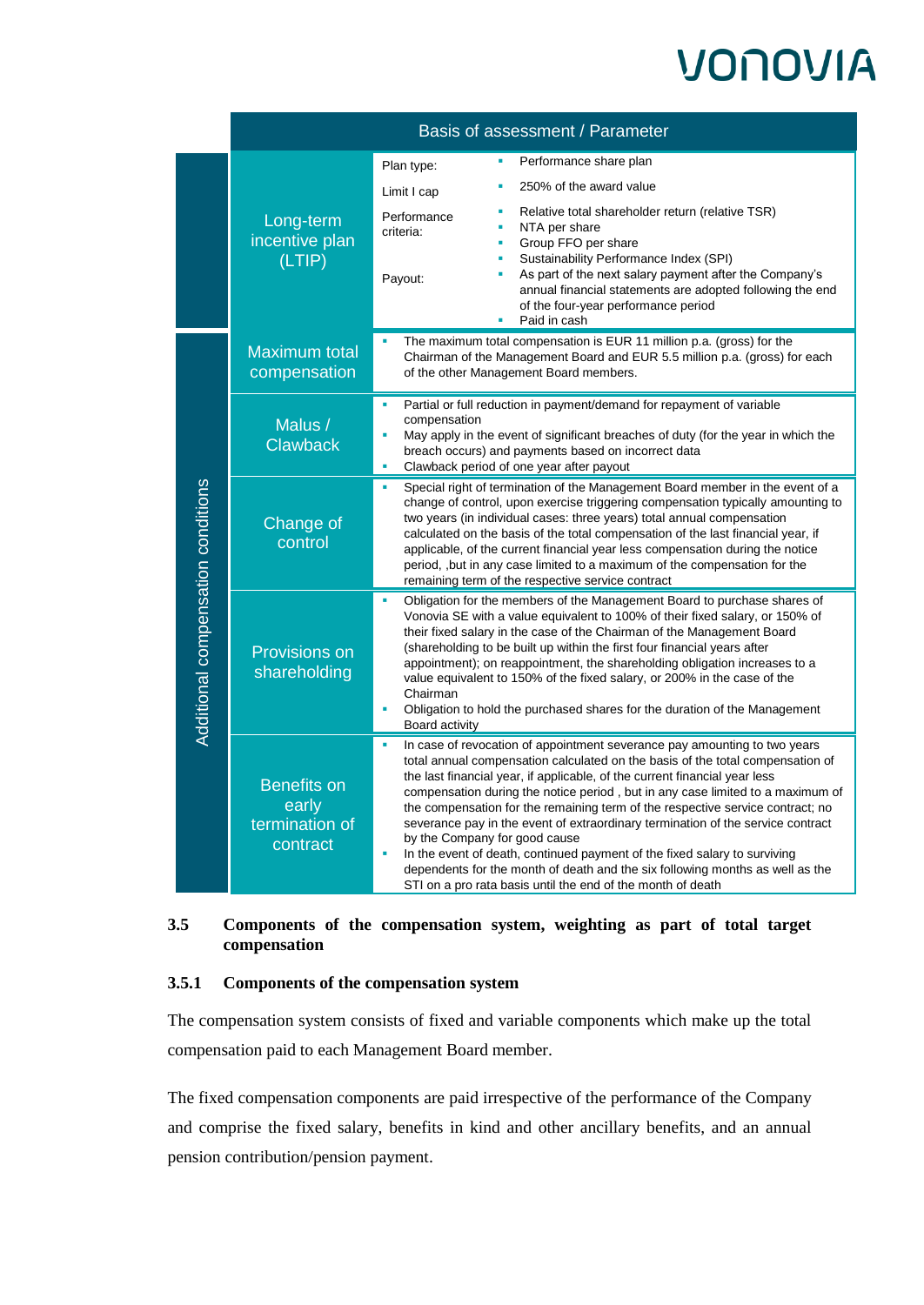The variable compensation components are tied to the attainment of performance targets defined in advance and comprise a short-term variable component in the form of a short-term incentive (STI) and a long-term variable component in accordance with the conditions of a long-term incentive plan (LTIP).

If the Management Board member achieves a target attainment level of 100% for both the STI and the LTIP, the total of these variable payments and the fixed salary plus the annual pension contribution/pension payment and other ancillary benefits make up the total target compensation of the respective Management Board member.



### **3.5.2 Relative weighting of the compensation components as part of total target compensation**

The individual compensation components are weighted differently as part of the total target compensation. In the case of 100% target achievement, the STI is between 45% and 60% of the fixed salary, while the LTIP is between 120% and 200% of the fixed salary. As additional nonperformance-related components of the compensation system, (i) an annual pension payment (including contributions to an external pension fund by a Group subsidiary for one Management Board member) is granted or (in case of participation in the deferred compensation model) an annual pension expense of between 60% and 80% of the fixed salary and (ii) ancillary benefits of between 3% and 8% of the fixed salary on average are granted.

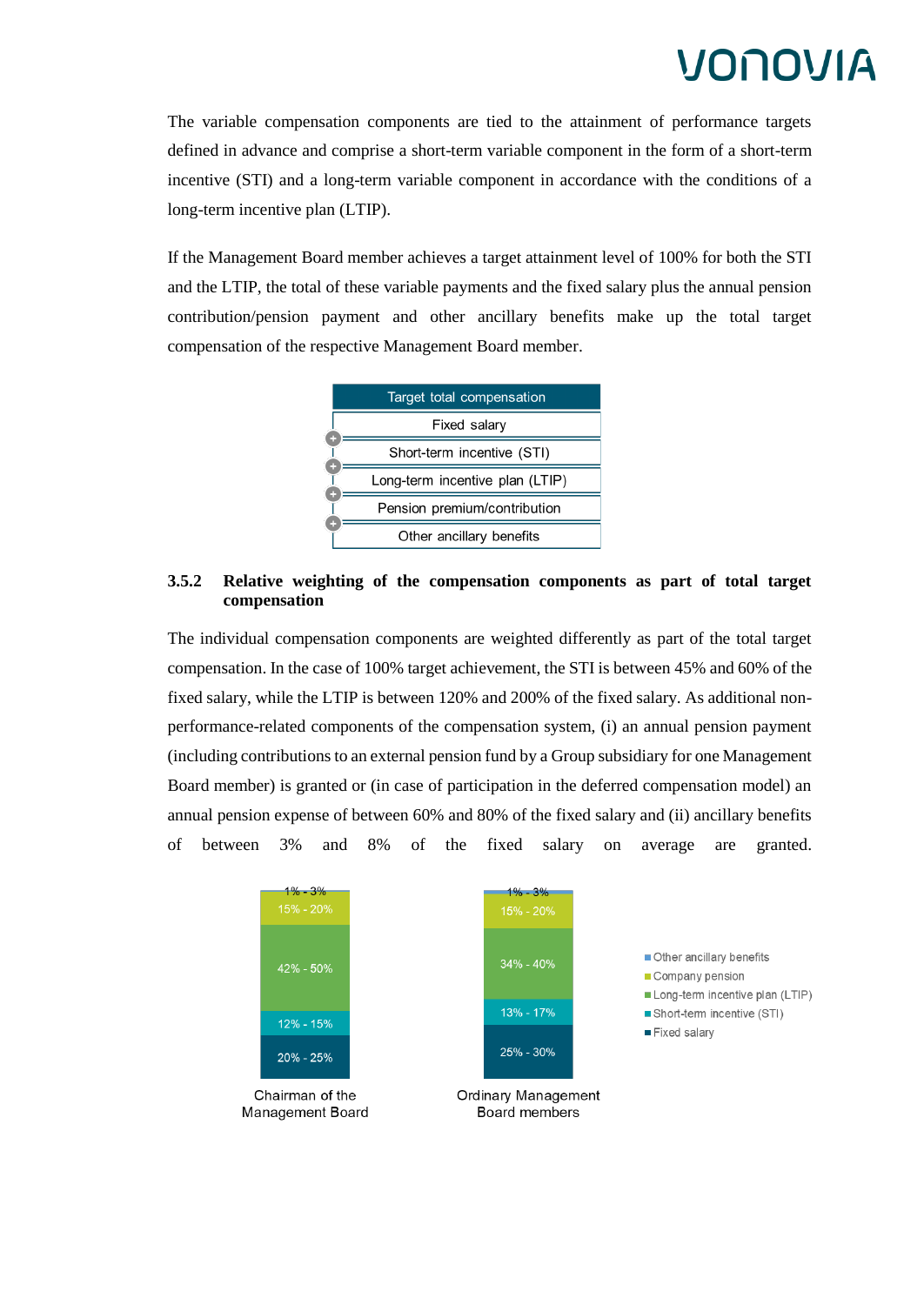These relative weightings may change by a few percentage points depending on fluctuations in valuation and the extent to which other ancillary benefits are utilised by the respective Management Board member (a flat-rate amount based on past experience is applied for the purposes of the percentage weightings shown here).

The target compensation structure described above ensures that compensation is geared towards the long-term, sustainable development of Vonovia SE. The high weighting of the LTIP ensures that the variable compensation resulting from the attainment of targets with a long-term focus exceeds the share of compensation attributable to targets with a short-term focus. At the same time, the weighting of the variable compensation and the STI serves to incentivise the achievement of the annual operating targets.

#### **3.6 Maximum compensation**

There is an upper limit on the amount of each of the variable compensation components. The STI payout is capped at 125% of the target STI. The LTIP payout may not exceed 250% of the award value.

In accordance with section 87a (1) sentence 2 no. 1 AktG, the Supervisory Board has also set an upper limit for the total of all component elements for one year (maximum compensation). This currently comprises the fixed salary, other ancillary benefits, annual pension cost in accordance with IAS 19 (or annual pension payment) and short-term variable and long-term variable compensation components. The maximum compensation serves to further limit the maximum total compensation that can be earned (total of the individual components in the event of maximum target attainment). It amounts to EUR 11 million p.a. (gross) for the Chairman of the Management Board and EUR 5.5 million p.a. (gross) for each of the other Management Board members (Including compensation for mandates at other Group companies. Due to the new regulations following ARUG II, the pension costs according to IAS 19 (or the annual pension payment) must be included in the calculation of the maximum compensation.).

This upper limit relates to the total payments made to a member of the Management Board for their Management Board activity for the respective financial year. Payouts of long-term variable compensation components under the respective LTIP are allocated to the year in which the underlying LTIP tranche was granted. Other ancillary benefits are recognised in the amount of their cash value for tax purposes. If the total of the payments made for a given financial year exceeds the defined maximum compensation, the payout under the LTIP granted for that financial year is reduced by the exceeding amount.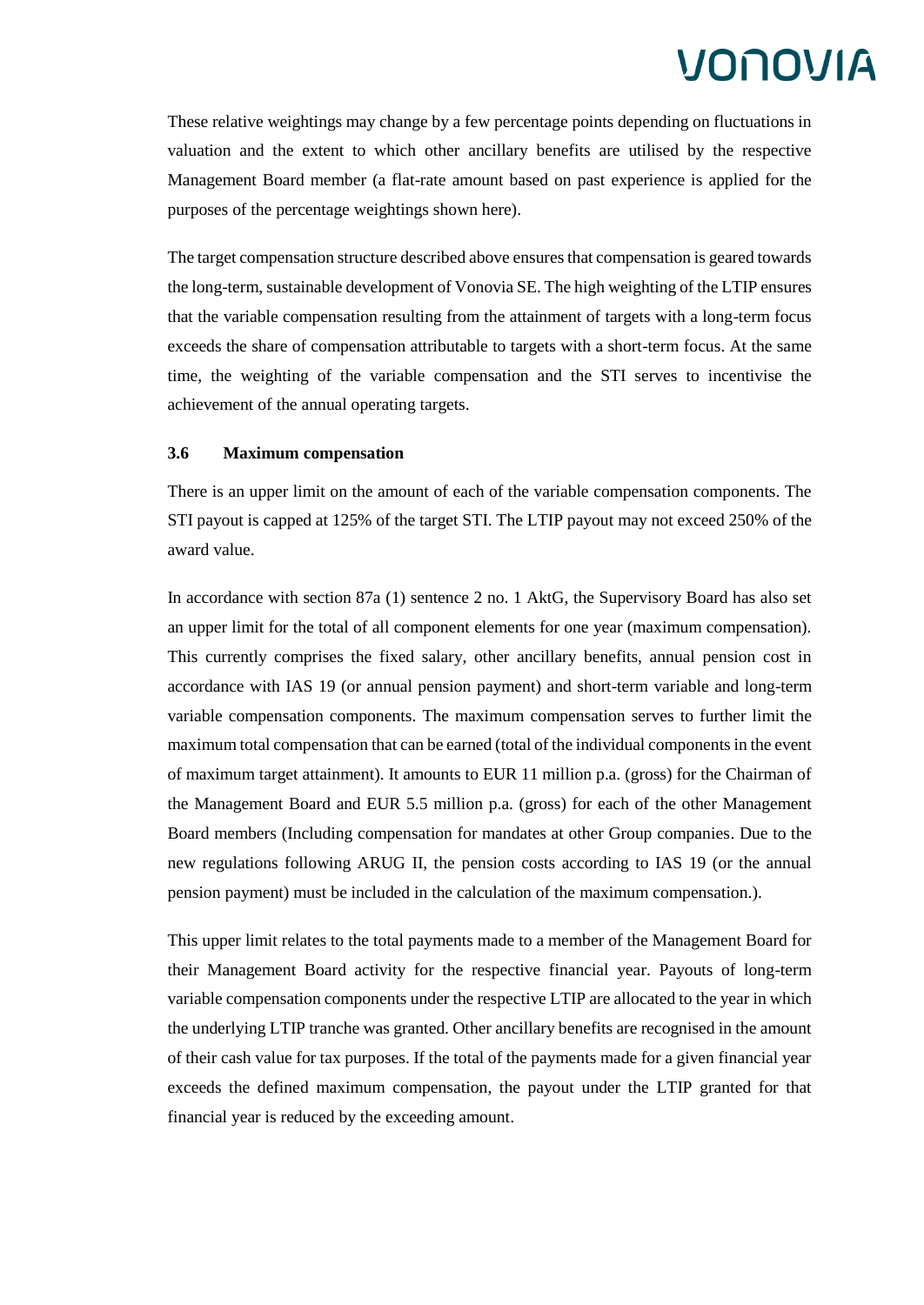Any severance payments on early termination of the Management Board activity and other oneoff payments not granted as consideration for performance by the Management Board member (e.g. relocation costs, compensation for loss of bonuses from the member's previous employer) do not count towards and are not limited by the maximum compensation.

### **4. Individual components of the compensation system**

### **4.1 Fixed compensation**

### **4.1.1 Fixed salary**

Each Management Board member receives an annual basic salary ("fixed salary") for their Management Board activity. As a matter of principle, this also covers all activities at Vonovia Group companies, subsidiaries and affiliated companies and is paid in twelve equal monthly instalments. As a rule, the fixed salary also serves to compensate the respective Management Board member for any other activities within the Group. In individual cases, Management Board members may receive compensation from a Group company under the terms of an additional contract of employment for management activities performed for that Group company; however, this counts towards the target total compensation and maximum total compensation in accordance with this compensation system. The amount of the fixed salary paid by Vonovia reflects the role of the respective member within the Management Board (including the time involved in performing the Management Board activity if a management activity within the Group is remunerated separately), their experience and their area of responsibility, and the market conditions.

### **4.1.2 Other ancillary benefits**

Each Management Board member also receives benefits in kind and other ancillary benefits (Where a Management Board member is additionally employed by a Group subsidiary for a management activity within the Group that is remunerated by that company, the other ancillary benefits may be provided by the Group subsidiary in part or in full). This includes the private use of a company car or, if the Management Board member prefers, the payment of a company car allowance as well as the provision of the equipment required for the performance of the Management Board activity (e.g. communication equipment). The private use of a company car is taxed as a non-cash benefit, with the tax being borne by the Management Board member. The operating costs for the company car are borne by Vonovia SE.

Vonovia SE also pays 50% of the contributions to private health and long-term care insurance, limited to the maximum employer contribution to statutory health and long-term care insurance. In individual cases, term life insurance may be concluded for a Management Board member. In addition, D&O insurance including legal protection is concluded for the Management Board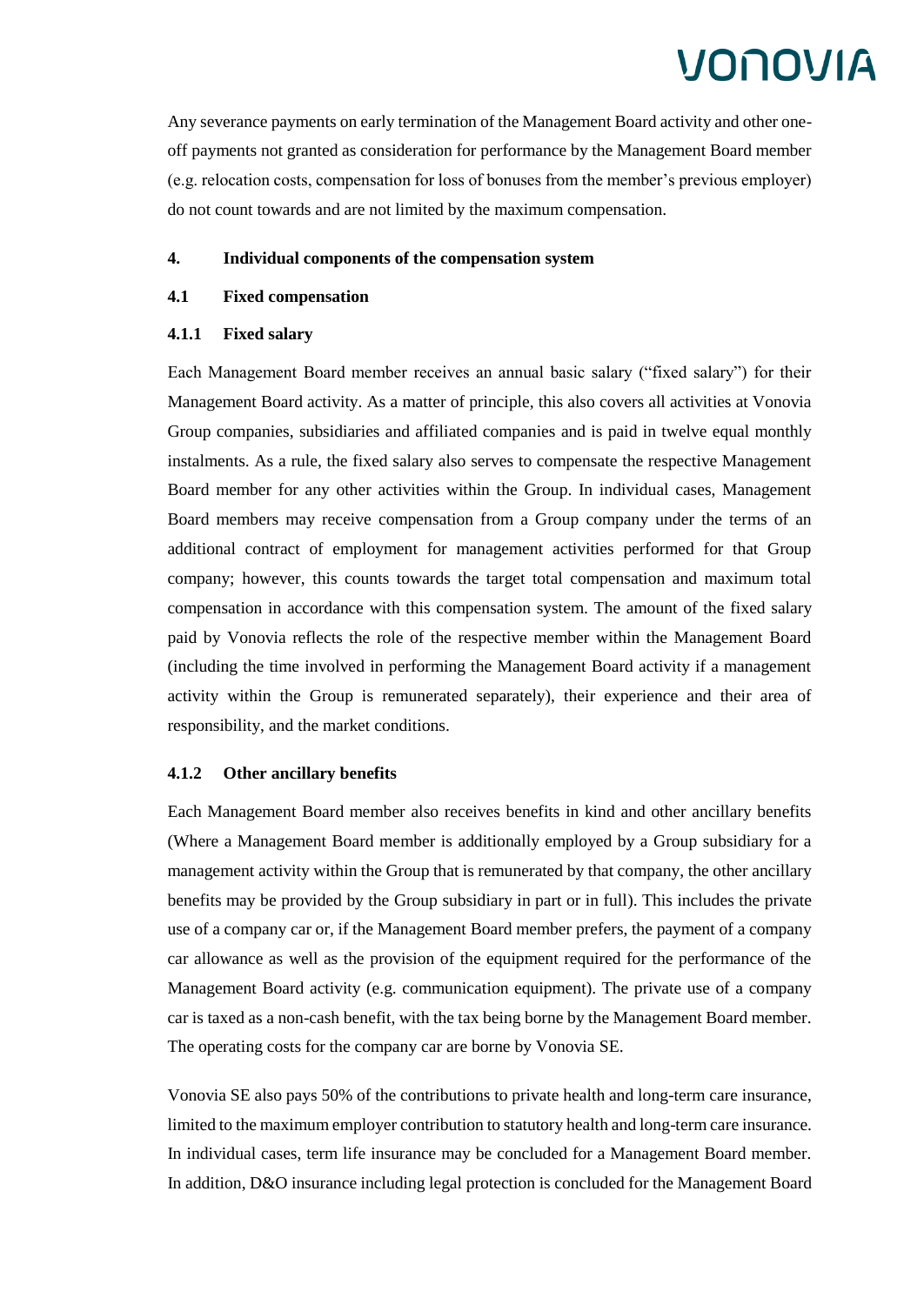members. In accordance with section 93(2) sentence 3 AktG, the deductible for the Management Board members under the D&O insurance amounts to 10% of the loss or one and a half times the respective annual fixed salary. Business and travel expenses are reimbursed in accordance with the applicable reimbursement policies.

All Management Board members are entitled to the same ancillary benefits as a matter of principle; however, the individual benefits and, in particular, the amount may vary depending on the personal situation of the respective member and the extent to which the benefits are utilised. The Supervisory Board may grant different or additional ancillary benefits in line with standard market conditions.

#### **4.1.3 Pension provisions**

Management Board members appointed prior to 1 January 2021 may participate in Vonovia's company pension system providing they do not have a pension commitment resulting from another contract of employment within the Group. Vonovia's pension system includes the option of paying the annual pension amount into the "Pension contributions instead of cash compensation" deferred compensation model in its current version. Other employees also participate in this pension system. Management Board members receive the pension contribution in addition to their fixed salary. The pension contributions paid in are converted into a pension entitlement with a fixed interest rate and paid out as an annuity based on actuarial principles depending on the age of the respective member. Additional insolvency cover is provided from the date on which the total of the pension components financed through deferred compensation exceeds the limits of the cover provided by the Pensionssicherungsverein (pension guarantee association) in accordance with section 7(3) of the German Company Pensions Act (BetrAVG). As an alternative to paying the pension contribution into the deferred compensation model, Management Board members may opt to receive a defined fixed amount as additional cash compensation. The present compensation system provides for the possibility that the Management Board members may also choose to be granted a higher pension payment in accordance with the provision under 4.1.4 for Management Board members newly appointed as of 1 January 2021 instead of the pension contributions under the current deferred scheme. The option of participating in the existing deferred scheme shall cease to apply with effect for the future (one-time option) after choosing the pension payment. One Management Board member is granted a company pension by a Group subsidiary under the terms of an additional employment relationship for a management activity at that company in the form of contributions to a foreign pension fund and a defined pension payment as additional fixed compensation; under certain circumstances, the pension payment may also be paid into the pension fund at the request of the Management Board member.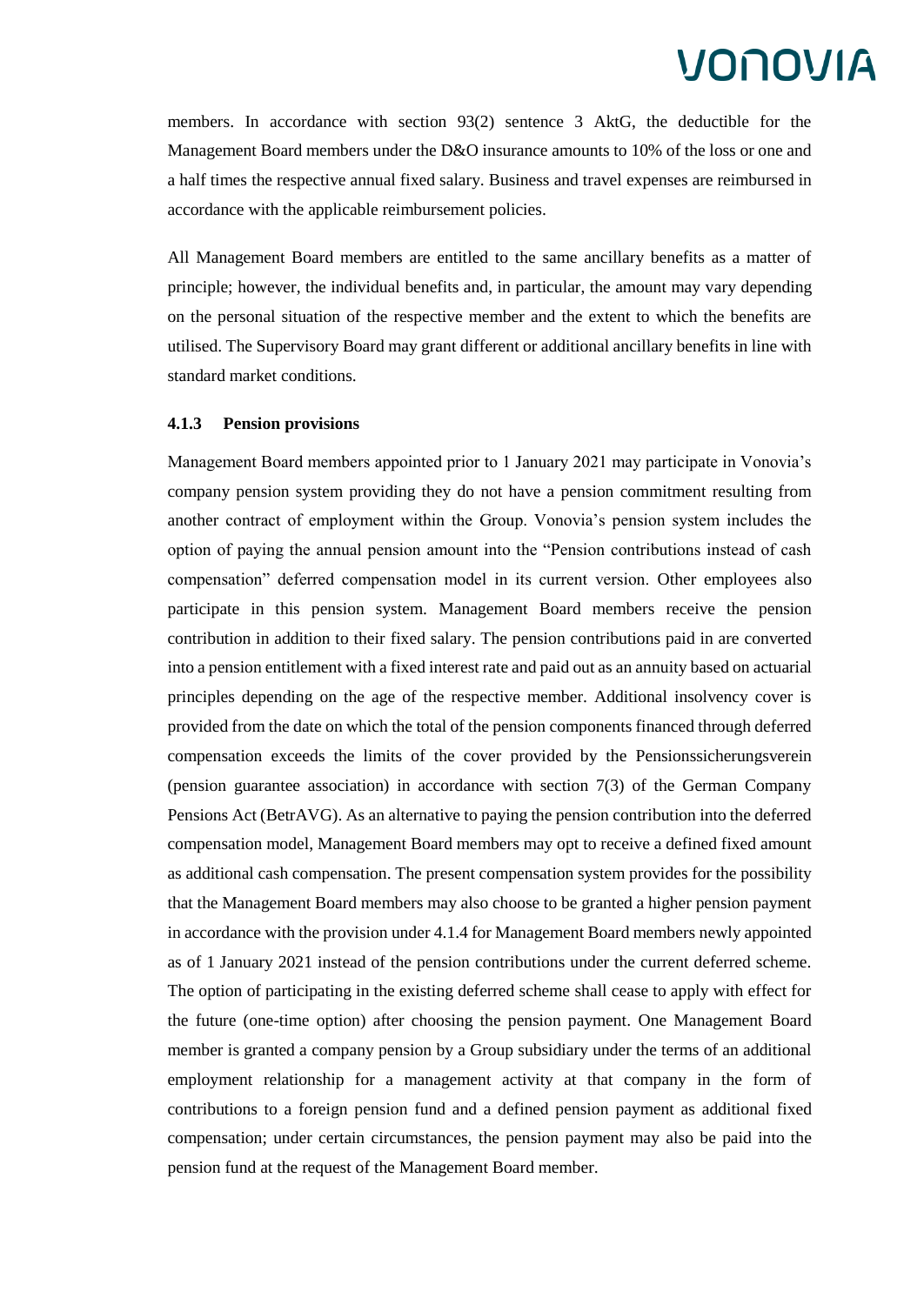#### **4.1.4 Pension payment**

Management Board members appointed for the first time after 1 January 2021 may not participate in the current "Pension contributions instead of cash compensation" deferred compensation model. They receive a non-performance-based fixed amount (pension payment) in addition to their fixed salary in cash. They have the option of contributing this pension payment to selected investment funds via an external service provider and receiving the accumulated capital plus income as a one-off payment when benefits fall due. Benefits under the new pension system do not constitute a company pension within the meaning of the BetrAVG and hence are not accounted for as such in the Company's financial statements.

#### **4.2 Variable compensation**

The variable compensation components for Management Board activity are geared towards the attainment of annual operating targets as well as the long-term, sustainable development of Vonovia SE. The short-term variable compensation components (STI) and the long-term variable compensation components – the performance share plan (LTIP) – are used to assess the performance of the Management Board members from different perspectives and over different periods of time (performance periods). In particular, they differ in terms of the financial and non-financial performance indicators applied in measuring the respective payment. The selection of the performance criteria focuses in particular on the implementation of the strategy, i.e. the performance criteria support Vonovia SE's growth strategy while also incentivising increased profitability and competitiveness. The inclusion of different transparent performance criteria allows the success of Vonovia SE to be reflected multidimensionally and in its entirety.

### **4.2.1 STI**

#### **a. STI – principles and performance criteria**

The Management Board members are entitled to short-term variable compensation in the form of an STI for each financial year of the Company. The amount of the STI depends on the attainment of certain business targets that are mutually agreed by the Supervisory Board and the Management Board member in the previous year for the following financial year. In addition, the Supervisory Board can set individual performance targets with individual or all Management Board members before the beginning of the financial year, which are included in the target achievement in the form of an individual performance factor (ILF) as a multiplier with a value of 0.8 to 1.2. Individual performance targets can also be set jointly for several Management Board members.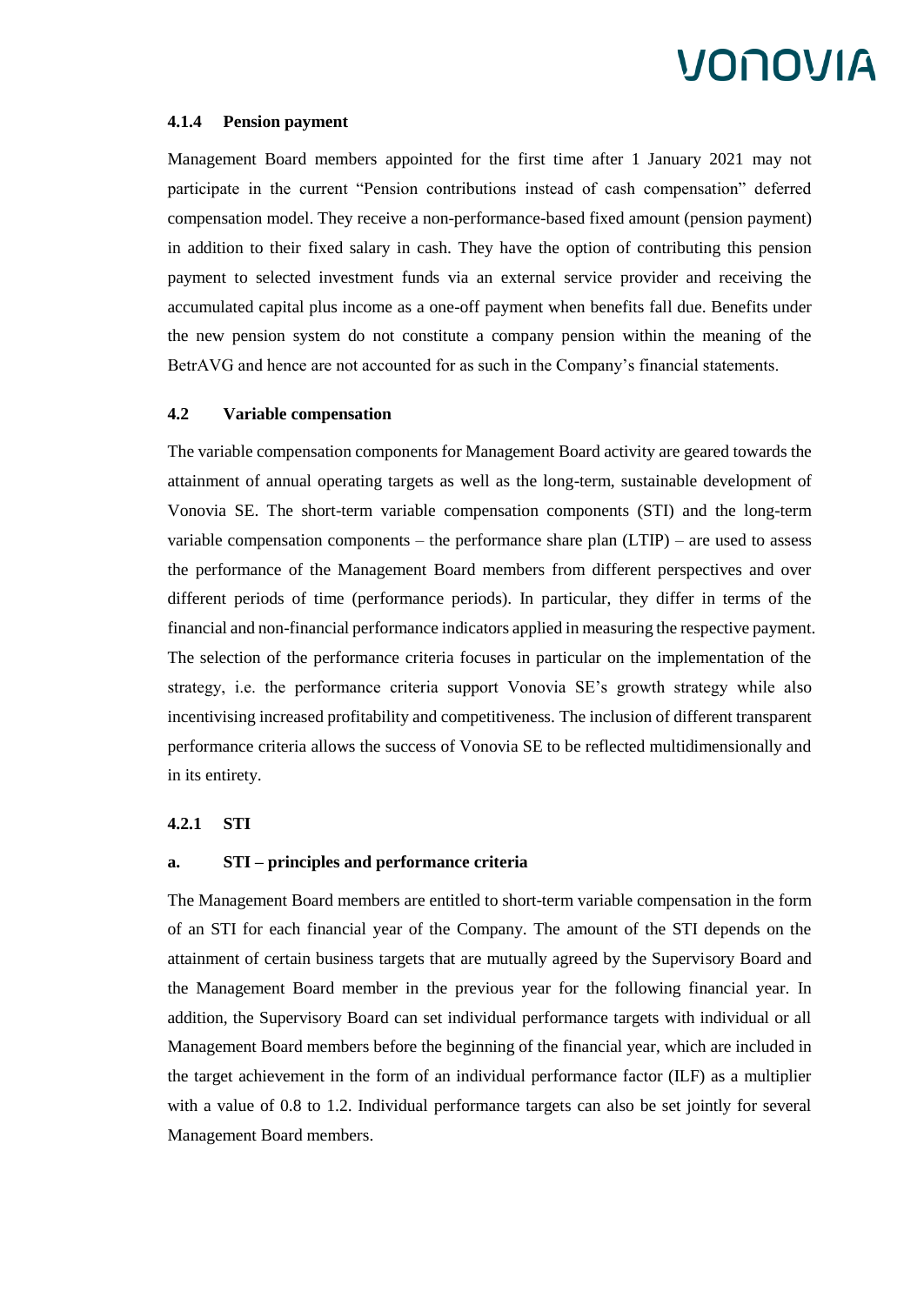Target attainment for the payment of the STI is determined on the basis of the following performance criteria:

- Group funds from operations (Group FFO)
- Adjusted earnings before interest, taxes, depreciation and amortisation (adjusted EBITDA)
- If applicable individual performance targets

The two financial performance criteria (Group FFO and adjusted EBITDA) are significant operational business targets that reflect the Company's financial success. Group FFO reflects the earnings contributions of all four segments (Rental, Value-add, Recurring Sales and Development) and, together with adjusted EBITDA, is one of the most important performance indicators at overall Group level. In respect of the STI, Group FFO represents the performance criterion for the ability to pay dividends. Adjusted EBITDA constitutes EBITDA adjusted for prior-period, irregularly occurring and atypical items. A distinction is made between adjusted EBITDA for the four segments and total adjusted EBITDA, which represents the total of the adjusted EBITDA for the four segments. Adjusted EBITDA expresses the overall performance of Vonovia SE's sustainable operating business before interest, taxes, depreciation and amortisation. The calculation of overall target attainment for the purposes of the STI is based either on total adjusted EBITDA or on the adjusted EBITDA of the segments for which the respective Management Board members are responsible.

Group FFO, which describes Vonovia SE's sustainable operating earnings strength, is calculated by adjusting total adjusted EBITDA for current interest expenses and eliminating extraordinary items, current income taxes and consolidation effects. Group FFO is a key performance indicator in particular because financing is central to the success of Vonovia SE's business activities. Accordingly, incentivising Group FFO and adjusted EBITDA are extremely important for Vonovia SE's business success.

Individual performance targets and/or expectations for the Management Board members are derived in particular from the respective departmental responsibilities, support the corporate strategy and should also take into account the interests of the relevant stakeholders. Together with the performance targets, performance criteria are set, based on which the Supervisory Board determines an individual performance factor of 0.8 to 1.2 for each Management Board member after the end of the financial year.

The possibility of extraordinary developments within the meaning of section 87 (1) sentence 3 AktG must be taken into account to an appropriate extent in defining all targets. In the event of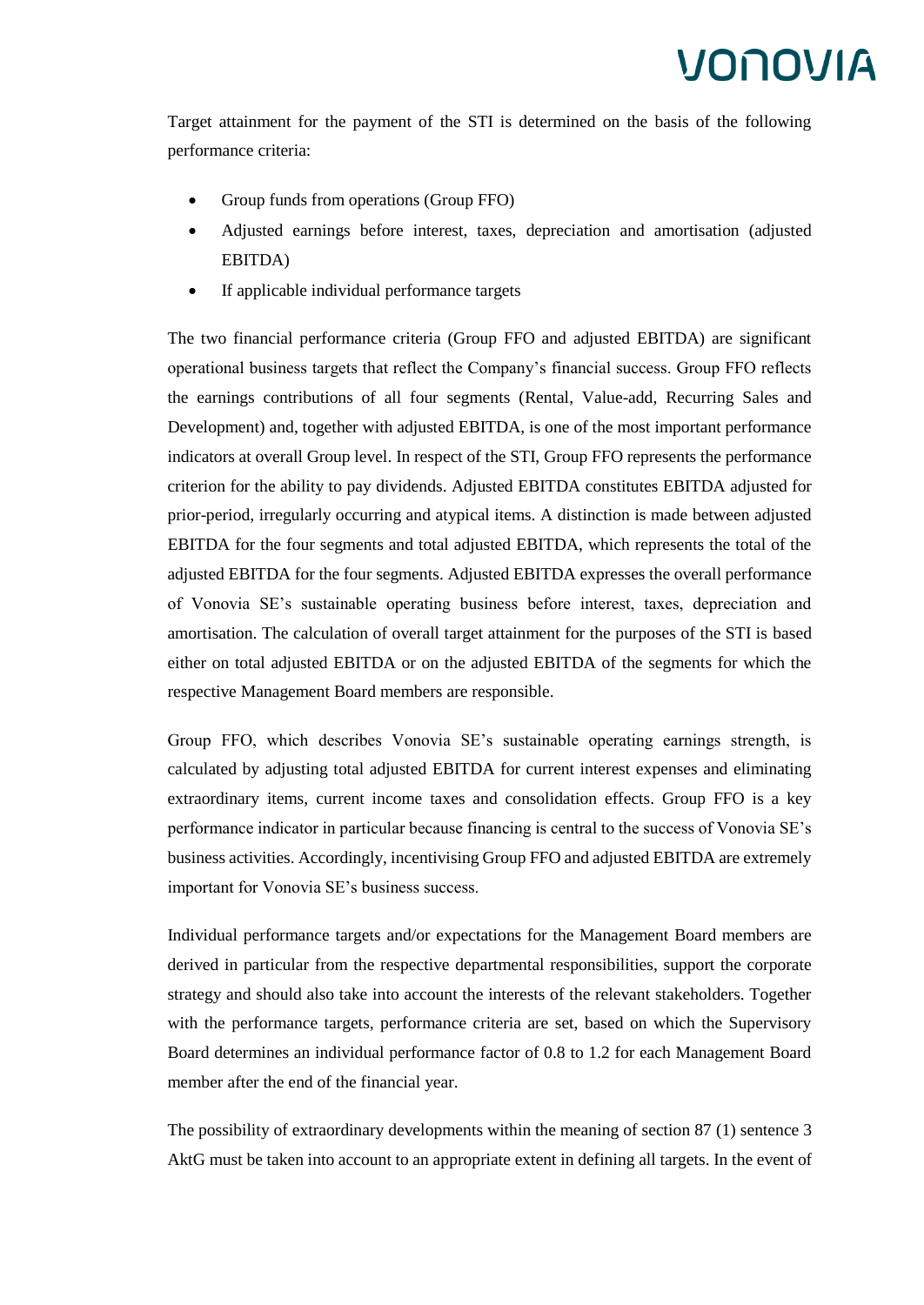extraordinary circumstances (e.g. a severe economic or financial crisis, terrorist attacks or expropriation), the Supervisory Board has the option of adjusting the notional STI entitlement at its own discretion (up to the limit of the STI cap). If the service contract is not in place for the full financial year, the STI is paid on a pro rata basis for the portion of the respective financial year for which the service relationship was in place. Any STI is payable one month after the Company's annual financial statements are adopted.

In individual cases, Management Board members may, under the terms of an additional contract of employment with a Group subsidiary, receive variable compensation from that Group subsidiary in the form of an annual bonus whose amount depends on the attainment of certain qualitative and quantitative targets for the subsidiary's business. Variable compensation components from a Group subsidiary count towards the total target compensation and maximum compensation in accordance with this compensation system.

#### **b. STI – how it works and weighting**

The STI granted by Vonovia takes the form of a target bonus system. The target STI is defined for each Management Board member in the respective service contract. An individual actual STI is determined at the end of the financial year depending on the attainment of the financial performance criteria and – if applicable – the set individual performance targets described in section 4.2.1.a. This actual STI is capped at 125% of the target STI. The performance criteria are linked additively and weighted differently depending on their relevance. Group FFO is included in the calculation with a weighting of 75%, while adjusted EBITDA is weighted at 25%.



An ambitious target attainment curve is applied for the financial performance criteria of adjusted EBITDA and Group FFO. Every year, the Supervisory Board defines a target and a minimum and maximum value for each of these performance criteria based on annual planning. If the performance criterion reaches the target exactly, this corresponds to target attainment of 100%. If the actual value amounts to the minimum value or lower, this corresponds to target attainment of 0%. If the actual value amounts to the maximum value or higher, this corresponds to target attainment of 125%.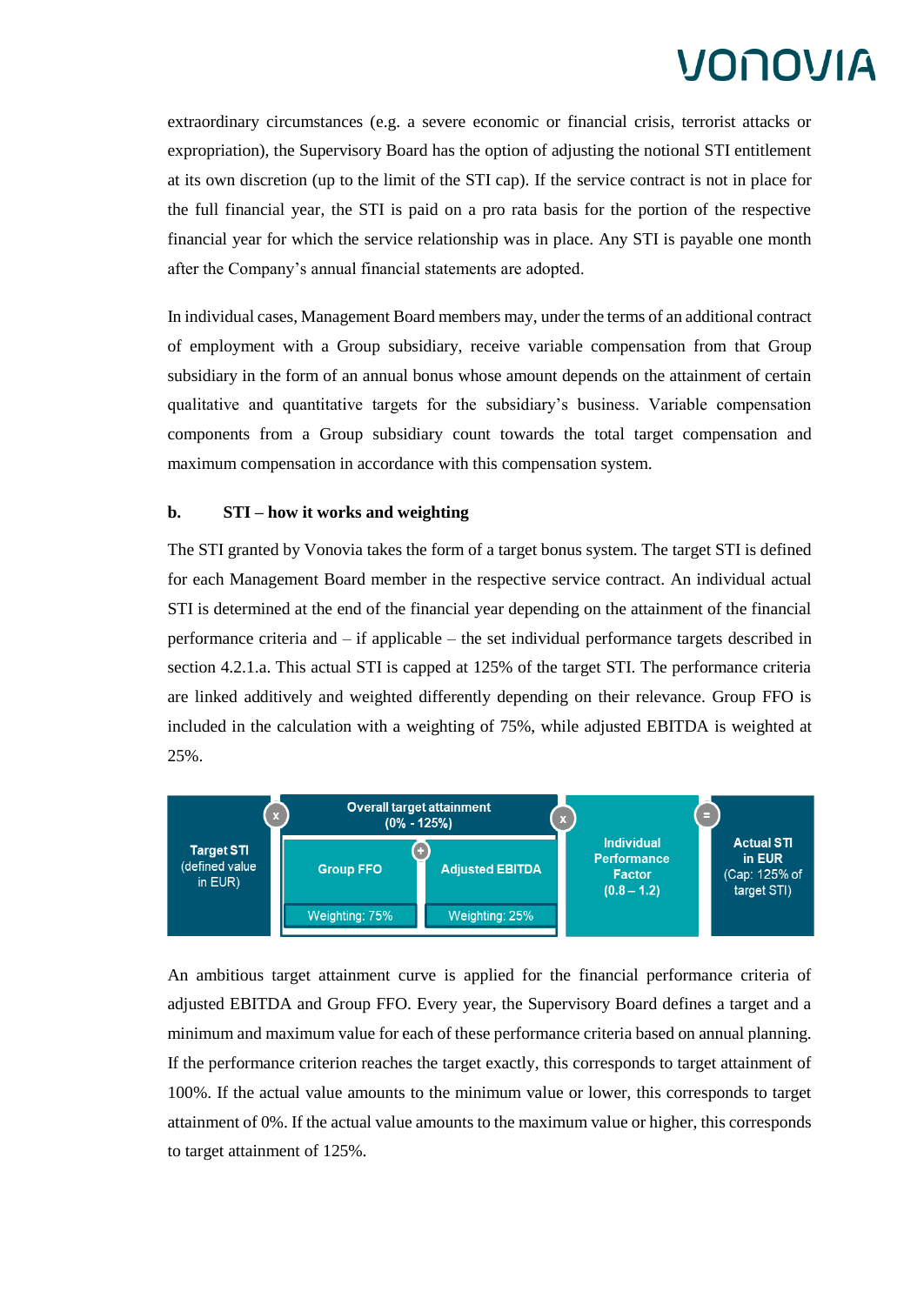

Between these values, target attainment is calculated by way of linear interpolation.

The individual performance of a Management Board member is evaluated on the basis of the individual performance criteria. If the Supervisory Board has not set any individual performance targets for a Management Board member for a financial year, the individual performance factor shall be 1.0.

The target attainment curve reflects the strict pay-for-performance principle underlying the Management Board compensation system at Vonovia SE. The target and the minimum and maximum value for the respective financial year, the actual value achieved and the resulting target attainment are published ex post in the compensation report. A comparable approach is taken with respect to the individual performance factor.

### **4.2.2 Long-term incentive plan (LTIP)**

#### **a. LTIP – principles and performance criteria**

In addition to the STI, the members of Vonovia's Management Board are granted an annual compensation component with a long-term incentive effect and a balanced risk-reward profile in the form of virtual shares ("performance shares") in accordance with the provisions of the applicable LTIP. The share-based model ensures that the performance shares of the Management Board members are subject to the development of the share price over the performance period of four years and are thus dependent on it. Through the contractually agreed shareholding provisions, the Management Board members remain invested in the company and thus follow the equally aligned interests of the shareholders in a positive corporate development.

The actual amount paid out is calculated on the basis of the number of performance shares initially allocated, target attainment during the performance period and the development of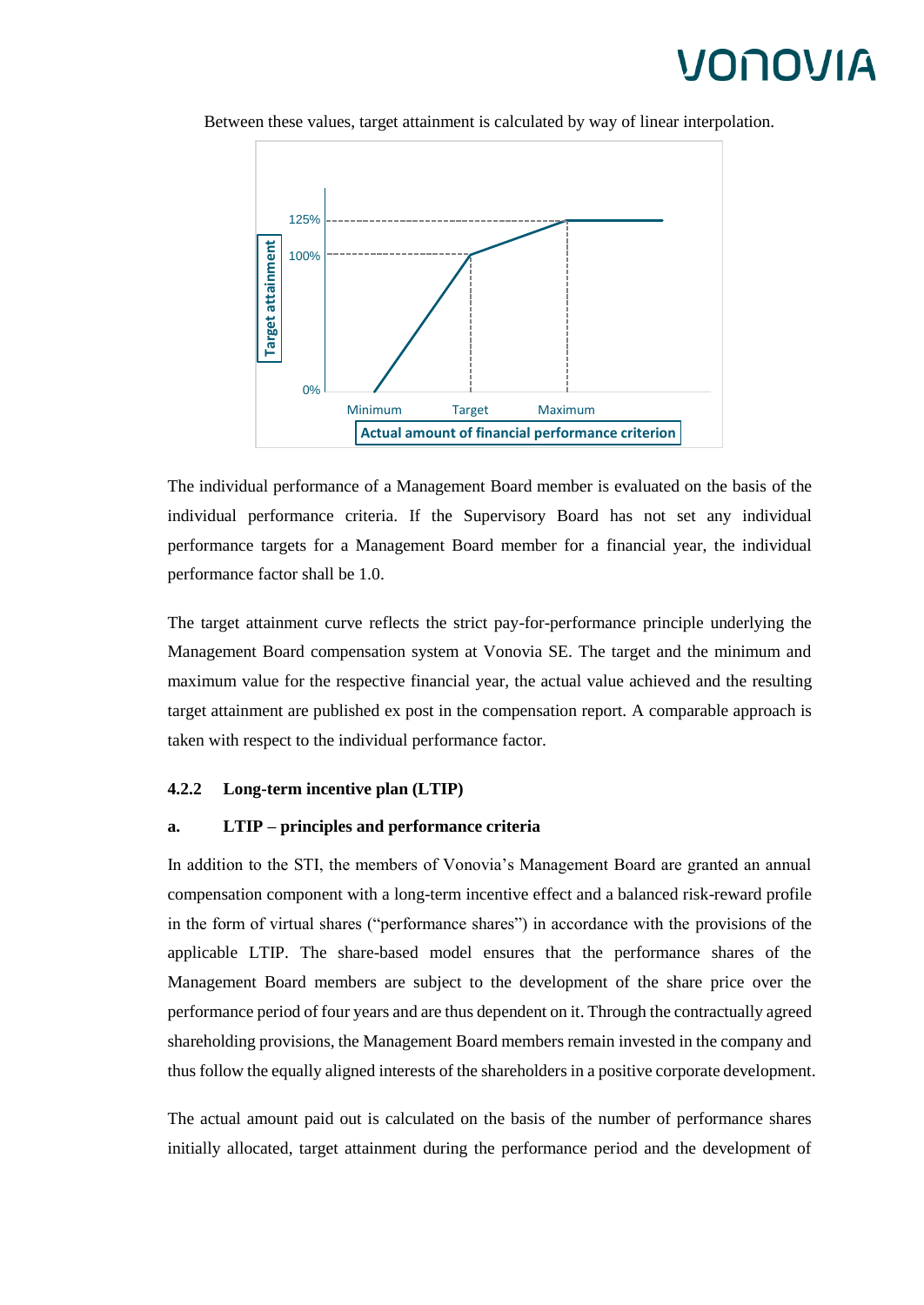Vonovia SE's share price including dividends paid during the performance period. Target attainment is determined using the following performance criteria:

- Relative total shareholder return (relative TSR)
- NTA (net tangible assets) per share
- Group FFO (funds from operations) per share
- Sustainability Performance Index (SPI)

The three financial performance criteria – relative TSR, NTA per share and Group FFO per share – incentivise the Company's long-term value appreciation. This ensures that the interests of the Management Board are even more closely aligned with the interests of the shareholders. At the same time, the interests of stakeholders are specifically taken into account through the use of the SPI. This serves to incentivise the long-term and sustainable growth of Vonovia SE.

Total shareholder return (TSR) describes the share price performance of Vonovia SE during the performance period plus the gross dividends per share paid and notionally reinvested during the same period. To reduce distorting effects at the reporting date, the TSR is calculated on the basis of the Company's closing price on the last 60 trading days prior to the start and end of the performance period. Including the share price and dividends is the best way of reflecting the Company's value appreciation on the capital markets. The LTIP applies the relative TSR as a performance criterion in order to additionally incentivise outperformance compared with relevant market participants. This involves comparing the TSR of Vonovia SE with the TSR of relevant market participants. The comparison is performed using the outperformance method: The relative TSR is calculated as the difference between the TSR of Vonovia SE and the TSR of the benchmark index in percentage points. Due to the size, industry and portfolio of Vonovia SE, the benchmark index consists of the companies in the FTSE EPRA/NAREIT Germany Index. However, the peer group applied in determining the relative TSR could be redefined in future in the event of relevant changes.

The second financial performance criterion, NTA per share, is also one of Vonovia SE's key performance indicators. It reflects the value of the Company's real estate assets and modernisation and construction activity and hence is significant for the Company's value development. As a matter of principle, NTA per share is calculated on the basis of the NTA in accordance with the ERPA Best Practice Recommendations. The NTA calculated in line with these criteria is divided by the number of shares at the reporting date (NTA at reporting date to number of shares (non-diluted) at reporting date).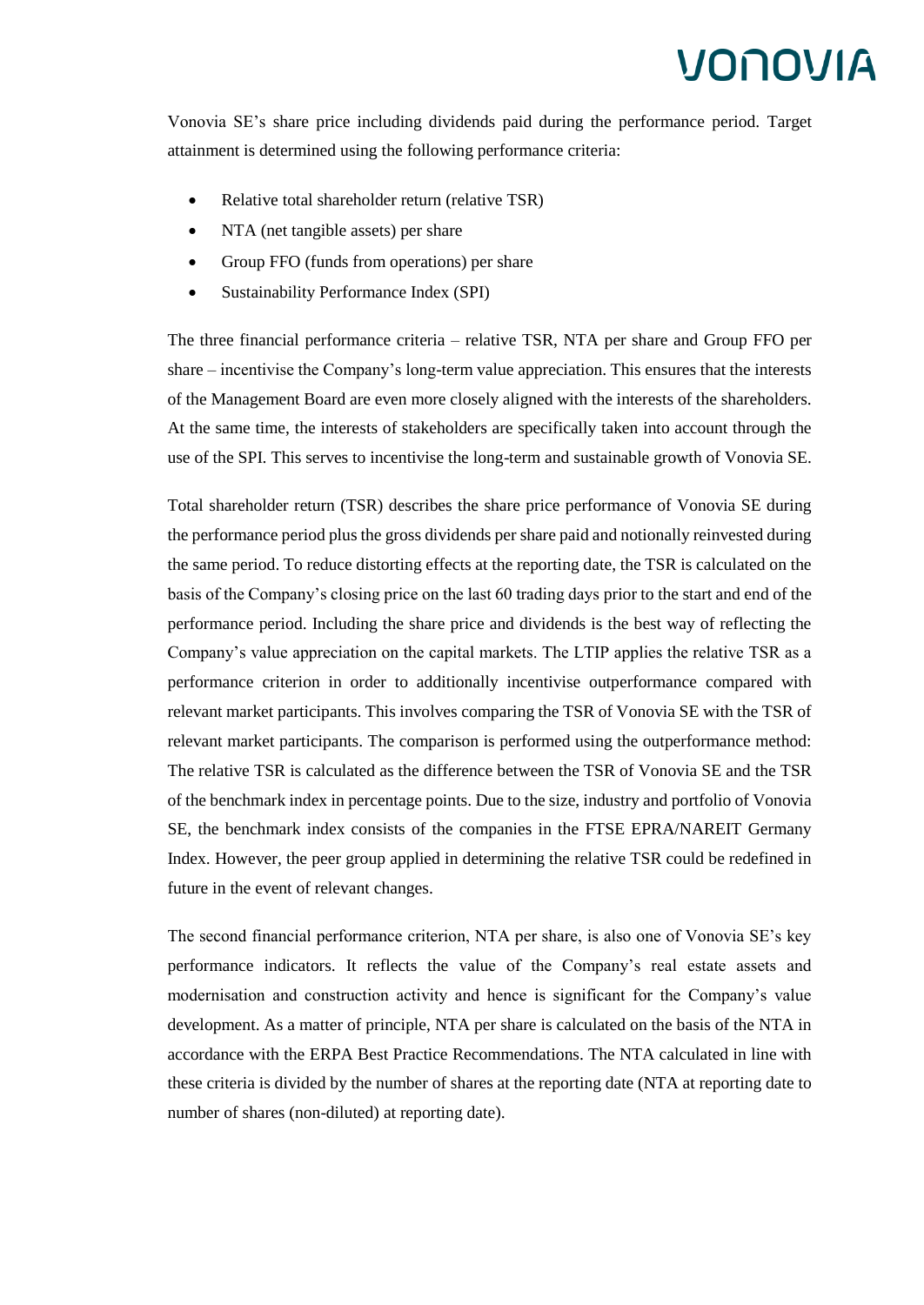Group FFO is another highly relevant controlling parameter for Vonovia SE (see section 4.2.1.a.). In addition to ensuring operational earnings strength on an annual basis, it is important to incentivise long-term, sustainable earnings growth, which is why Group FFO per share is included in the LTIP as a performance criterion. The four-year performance analysis focuses on the long-term development of Group FFO.

Alongside the three financial targets, non-financial performance criteria are included in calculating the LTIP payout in the form of the SPI. This ensures that additional important nonfinancial objectives forming a key part of the Company's corporate philosophy are taken into account to an appropriate extent. The SPI includes environmental, social and governance targets that are of fundamental importance to Vonovia AG's long-term, sustainable growth.

The targets included in calculating the SPI are determined by the Supervisory Board at the start of each performance period. To enable specific incentives to be set, they may vary from one performance period to the next. Particular attention is paid to ensuring that the targets are strategically relevant, transparent and measurable. To this end, the targets are also published ex post in the compensation report. Potential targets include reducing  $CO<sub>2</sub>$  intensity in the portfolio, energy-efficient new construction, the number of accessible (partially) modernised apartments, increasing customer satisfaction, increasing employee satisfaction, and management diversity. With the introduction of the SPI as a performance criterion, input factors for sustainable corporate development are now also taken into account.

### **b. LTIP – how it works and weightings**

In order to come as close as possible to a purely share-based system, a contractually agreed award value is transferred into an initial number of virtual shares ("performance shares") at the beginning of each year on the basis of the present share value. The initial number of performance shares corresponds to the award value divided by the average closing price on the last 60 trading days prior to the start of the performance period ("initial share price"), rounded up to the next whole share. The final number of performance shares at the end of the four-year performance period depends on the attainment of the financial and non-financial performance criteria described in section 4.2.2.a. These performance criteria are linked additively and each weighted at 25%.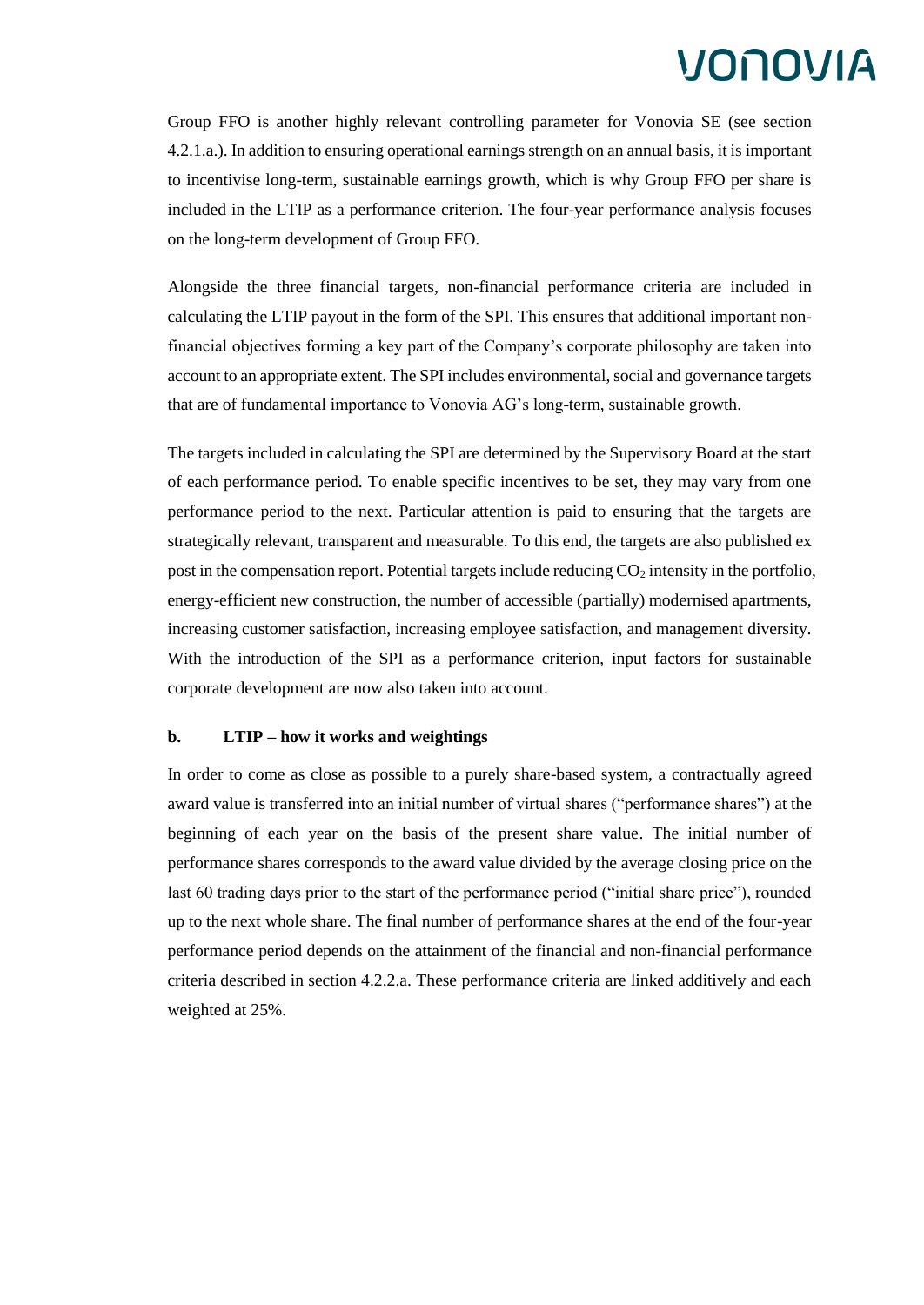

Equally ambitious target attainment curves ranging from 0% to 200% are applied for all four performance criteria. Before the start of each performance period, the Supervisory Board defines a target corresponding to target attainment of 100% for each performance criterion. A minimum and maximum value are also defined. If the actual value amounts to the minimum value, this corresponds to target attainment of 50%; if the actual value is lower, this corresponds to target attainment of 0%. From the maximum value upwards, target attainment is capped at 200%. Between these values, target attainment is calculated by way of linear interpolation.

Example of a target attainment curve:

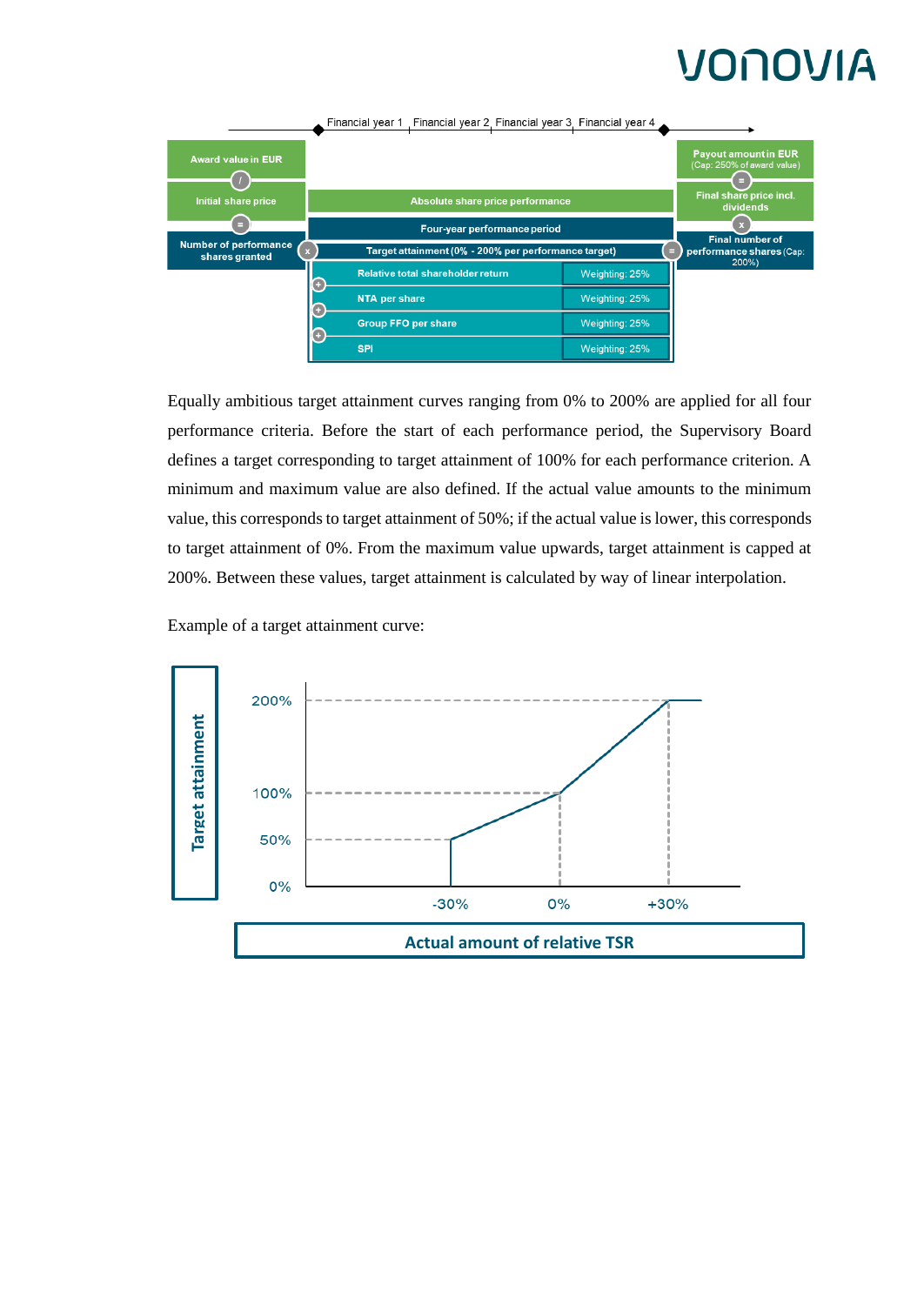

After the end of the respective performance period, the initial number of performance shares is multiplied by the overall target attainment and rounded up to the next whole share to determine the final number of performance shares.

The final number of performance shares is multiplied by the average closing price on the last 60 trading days prior to the end of the performance period ("final share price") (including the total of the dividends per share paid during the performance period based on the final number of performance shares). The result is the gross payout in cash.

The amount paid out for each tranche of performance shares as part of the LTIP may not exceed 250% of the award value of the respective LTIP tranche at the start of the relevant performance period for the LTIP tranche (cap).

In accordance with recommendation G.11 S. 1 of the GCGC 2020, the Supervisory Board has the option to take into account extraordinary developments to an appropriate extent in order to maintain or restore the original value ratios. The payment for the respective performance period is due as part of the next salary payment after the Company's annual financial statements are adopted following the end of the respective performance period, and in any case no later than 31 December of the financial year following the end of the performance period.

### **4.3 Shareholding obligation**

To ensure that the interests of the Management Board and the shareholders remain aligned and to reinforce the Company's sustainable development, the compensation system requires the Management Board members to purchase and hold shares in the Company. Accordingly, each Management Board member is obliged to purchase shares of Vonovia SE until the end of the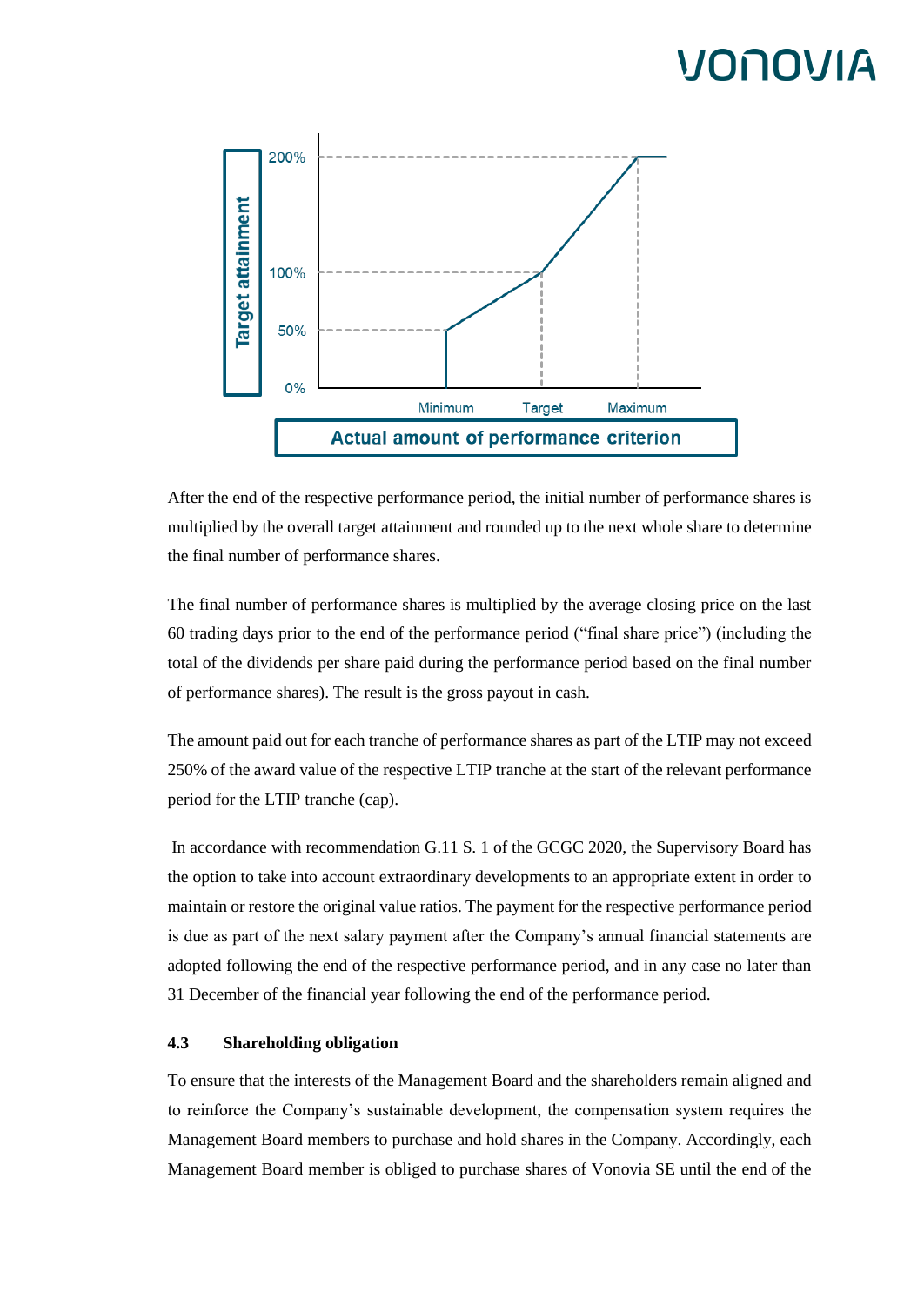first four years of their Management Board activity and to hold them until the end of their appointment ("restricted shares"). As a matter of principle, the number of shares to be held is calculated as the respective member's annual gross fixed salary divided by the arithmetic mean (rounded to two decimal places) of the Company's closing share price on the last 60 trading days prior to the member being appointed to the Management Board (rounded to whole numbers). If the member already owns Vonovia SE shares, these are taken into account in calculating the number of shares to be held. In the event of a change in the member's annual fixed salary or a share split, the number of restricted shares subject to the holding period must be recalculated according to the same formula. When a Management Board member is reappointed for the first time, the minimum number of restricted shares to be held increases to 150% of their annual fixed salary. The increased number of restricted shares must be acquired and held after eight years at the latest. The Chairman of the Management Board is obliged to purchase restricted shares with a value equivalent to 150% of his annual gross fixed salary according to the above formula. When the Chairman of the Management Board is reappointed for the first time, the minimum number of restricted shares increases to 200% of his annual fixed salary.

### **4.4 Malus / Clawback**

The service contracts of the Management Board members of Vonovia SE contain malus and clawback clauses that allow the Supervisory Board to reduce the payment or demand the repayment of variable compensation components at its discretion in certain cases. This option exists when a Management Board member demonstrably breaches their obligations in a way that allows for their legally effective extraordinary termination or demonstrably breaches their significant duties of care in accordance with section 93 AktG through wilful intent or gross negligence.

If variable compensation components are determined or paid out on the basis of incorrect data, e.g. inaccurate consolidated financial statements, the Supervisory Board may correct the level of compensation to be paid or demand the repayment of compensation components that have already been paid out.

A reduction or demand for repayment in the cases described above is possible until one year after the payment of the respective variable compensation component. As a matter of principle, the reduction or demand for repayment is recognised for the year in which the breach occurred.

The malus and clawback clauses do not affect any liability for damages to the Company on the part of the Management Board member.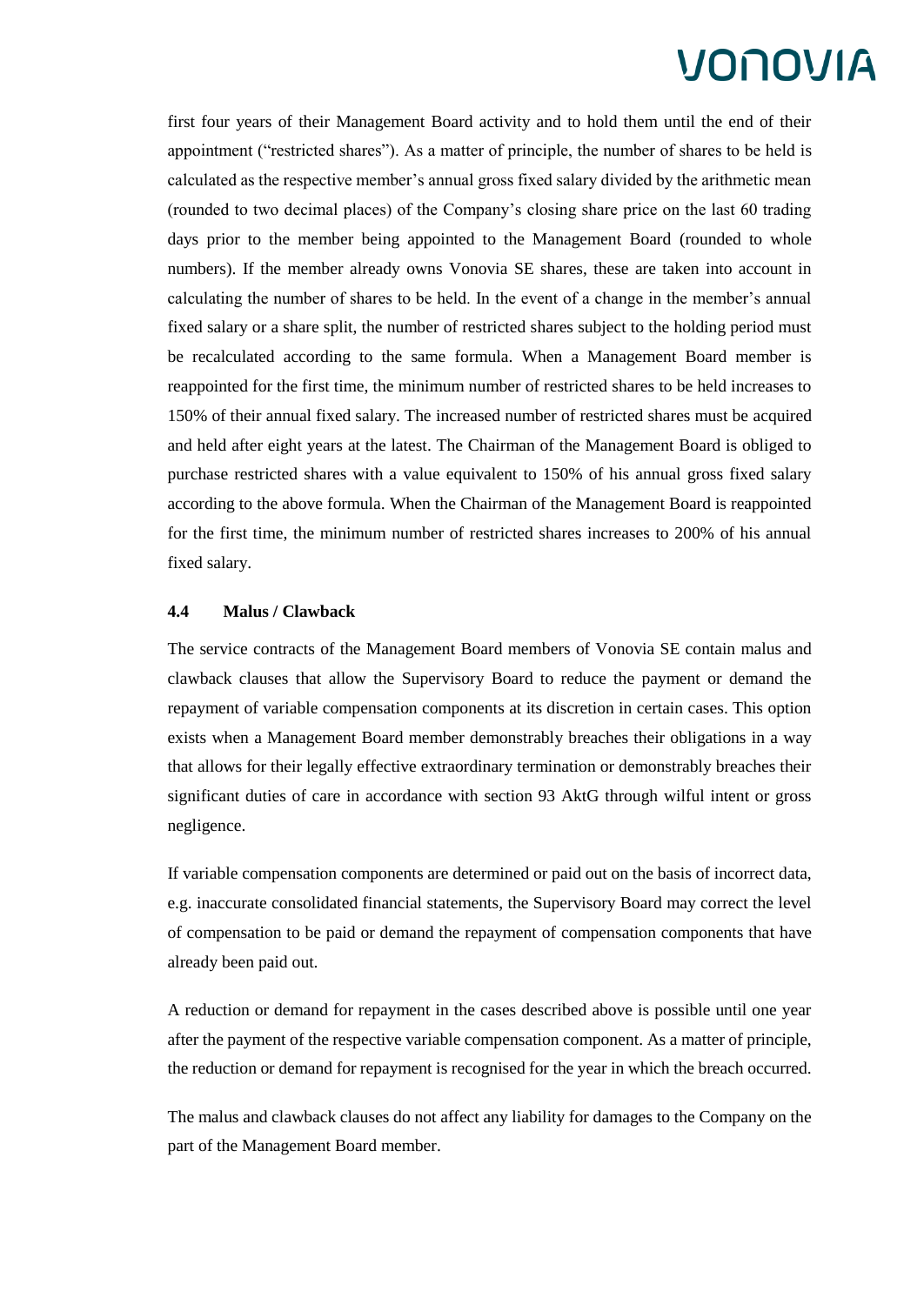Corresponding malus and clawback clauses also apply for variable compensation payments by a Group subsidiary for separately remunerated management activities at that company.

### **5. Termination of Management Board activity**

### **5.1 Contract duration, termination options**

Service contracts of Management Board members are concluded for the duration of the respective appointment. This is typically three years for the initial appointment and five years for each subsequent reappointment. In accordance with the AktG, the service contracts do not provide for ordinary termination; this does not affect the mutual right to immediately terminate the service contract for good cause. Service contracts of Management Board members expire automatically when the member reaches the age of 67 or if the member is incapacitated or becomes unable to work due to illness for the foreseeable future. Furthermore, they expire at the end of the statutory termination period in accordance with section 622(2) of the German Civil Code (BGB) if the member's appointment is revoked by the Supervisory Board ("connection clause").

### **5.2 Early termination**

#### **5.2.1 Severance payments**

If a service contract of a Management Board member is terminated early due to their appointment being revoked, the member has a contractual right to receive severance pay. In line with the recommendations of the GCGC, the amount of this severance pay is limited to a maximum of twice the total annual compensation (i.e. fixed salary, ancillary benefits, pension, contribution/pension payment, STI and LTI) (severance cap) less the payments for any notice period and may not exceed the compensation for the remaining term of the service contract. The contractual severance pay and the contractual severance cap are calculated on the basis of the total compensation for the financial year preceding the early termination of the Management Board activity and, where applicable, on the basis of the expected total compensation for the current financial year. No severance is paid when a service contract of a Management Board member is terminated by the Company for good cause.

In individual cases, an additional contract of employment with a Group subsidiary relating to a management activity that is remunerated separately by that company may provide for a severance payment by the Group subsidiary in the event of the early termination of the management activity (other than for good cause). In line with the recommendations of the GCGC, the amount of any severance pay under a contract of employment with a Group subsidiary is also limited to a maximum of twice the total annual compensation (severance cap) less the payments for any notice period and may not exceed the compensation for the remaining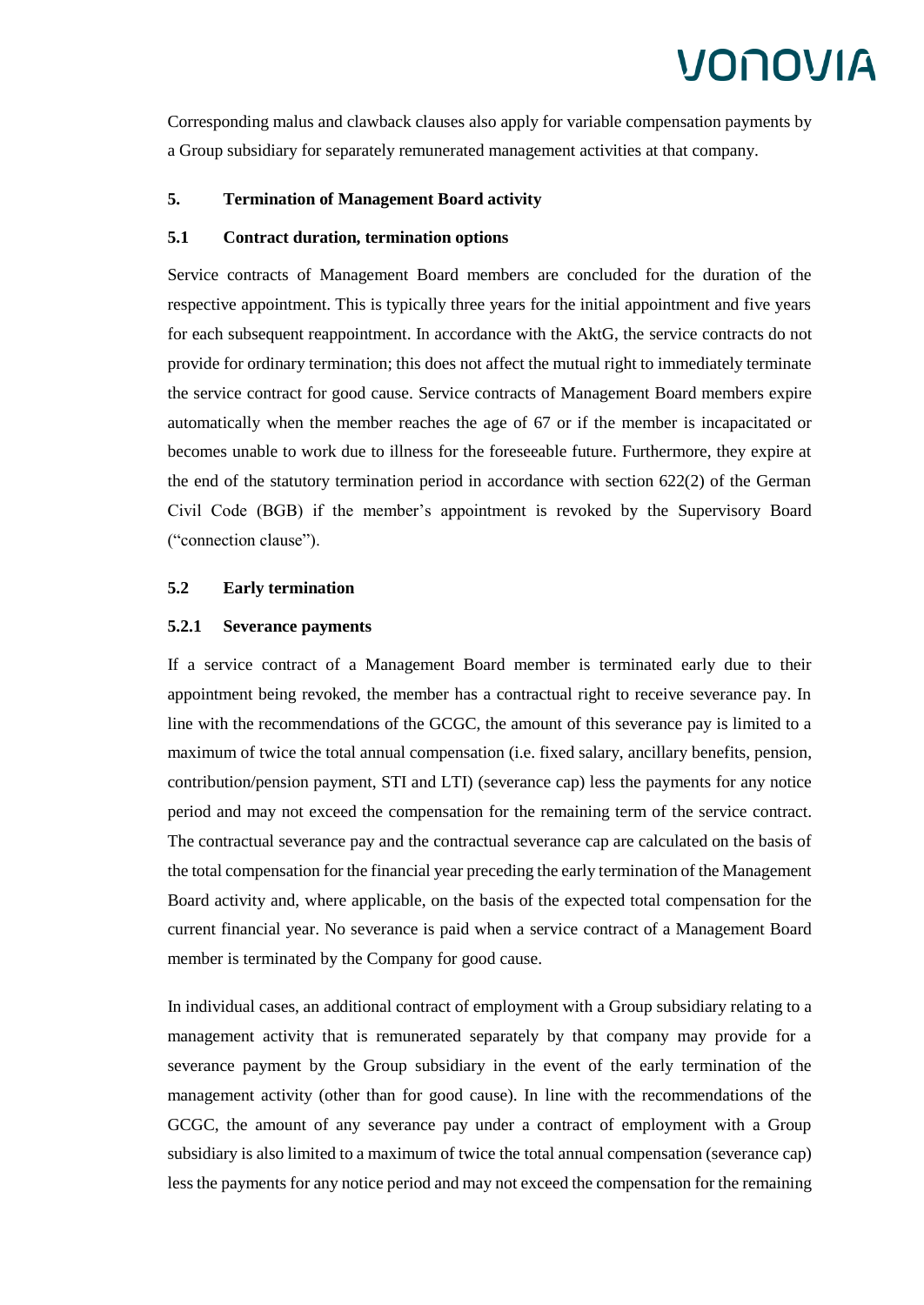term of the contract of employment. However, any claim to severance pay does not apply if the contract of employment with Vonovia remains in place (in amended form).

#### **5.2.2 Compensation for resignation due to change of control**

In the event of a change of control resulting in defined instances of interference in the independence of the Management Board or significant changes to the composition of the Management Board or Supervisory Board, the members of the Management Board have the right to resign from their position and terminate their service contract. If a Management Board member exercises this right, this gives rise to a contractual right to severance pay in the amount of the severance cap mentioned in 5.2.1, providing this does not exceed the compensation for the remaining term of the respective service contract; one Management Board member may receive severance pay due to a change of control in the amount of 150% of the aforementioned severance cap (*i.e.* of up to three total annual compensations) in accordance with the preceding recommendation in section 4.2.3 paragraph 5 GCGC 2017, providing this does not exceed the compensation for the remaining term of the respective service contract. In the interest of flexibility and the preservation of existing rights, corresponding severance payment regulations can also be agreed upon or continued in the future in accordance with the previous Code recommendation from section 4.2.3 paragraph 5 GCGC 2017.

#### **5.2.3 LTIP on early termination**

If a service contract of a member of the Management Board ends due to expiry, death or revocation of appointment, the initial number of performance shares granted for the year in which the service contract ends is reduced by one-twelfth for each month in which the service relationship ends prior to the end of the respective calendar year. The other tranches are not reduced. If the service contract of the Management Board member is subject to extraordinary termination by Vonovia for good cause in accordance with section 626(1) BGB before the end of the performance period or the Management Board member resigns from their position without the Company establishing good cause for them doing so, all the member's rights and claims under the LTIP shall be forfeited with immediate effect and without compensation. This does not apply to claims in connection with performance shares for which the performance period has expired when the service contract ends.

If the service contract continues in the event of a change of control, the LTIP is amended while preserving the value ratios that were in place when the change of control became effective or is replaced by a new form of long-term variable compensation with a comparable value and economic effect. If the service contract of a Management Board member ends due to a change of control, all current performance periods end on the date on which the service contract ends.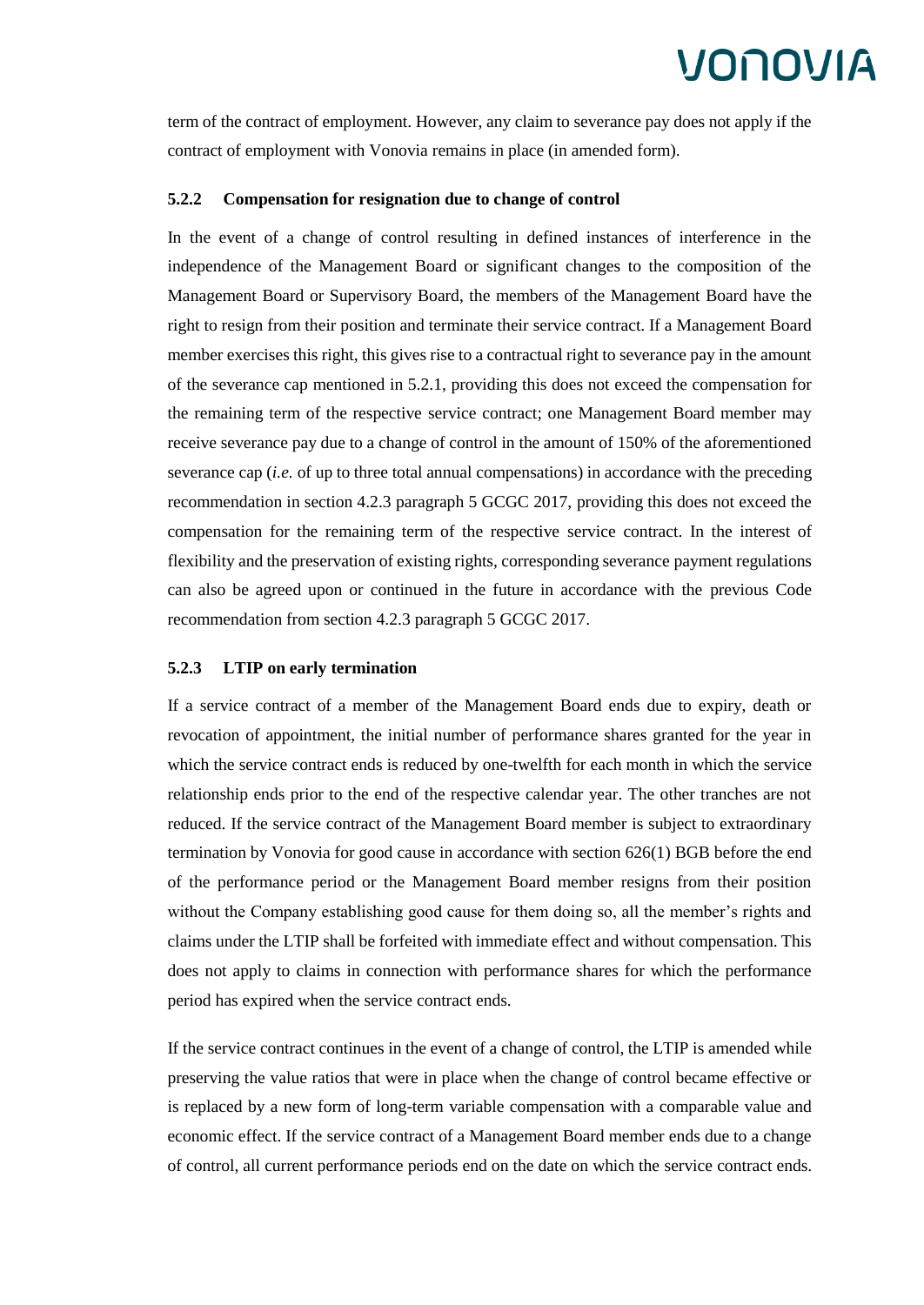Target attainment of 100% is assumed for all performance targets, and the last asking price when the change of control became effective is applied as the final share price in determining the amount to be paid out. Payment is made within one month following the end of the service contract.

### **5.2.4 Incapacity / Surviving dependents' benefits**

If a Management Board member is temporarily or permanently incapacitated due to illness, the Company shall pay the fixed salary for up to twelve months from the start of such incapacity, and in any case only up until the end of the service relationship. The Supervisory Board may reduce the STI on a pro rata basis if the Management Board member is incapacitated for more than six months of the financial year (not necessarily continuously).

If the Management Board member dies, their surviving dependents are entitled to the continued payment of the fixed salary for the month of death and the six following calendar months. The STI is paid on a pro rata basis until the end of the month of death, with the expected attainment of the business targets being determined by the Supervisory Board at its discretion and taking into account the past and expected future course of business in the respective calendar year.

### **5.3 No further provisions on severance payments**

With the exception of the provisions described in section 5.2, the Management Board compensation system does not provide for any severance payments.

### **5.4 Post-contractual restraint on competition**

The Supervisory Board may impose a post-contractual restraint on competition for a period of up to 24 months. Appropriate compensation is to be determined on a case-by-case basis taking the statutory provisions in sections 74 et sec. German Commercial Code (HGB) for employees into careful consideration and is granted for this period (compensation for non-competition). This is paid in instalments at the end of each month. Any statutory fees on this amount are borne by the Management Board member. The Supervisory Board decides whether any severance payments due to early termination of Management Board activity (see section 5.2) count towards the compensation for non-competition on a case-by-case basis when resolving the respective restraint on competition.

### **6. Ancillary activities of Management Board members**

As a matter of principle, the fixed salary compensates the respective Management Board member for all activities performed on behalf of the Company and its affiliated companies. In particular, this includes positions on the supervisory boards of other Group companies. If claims